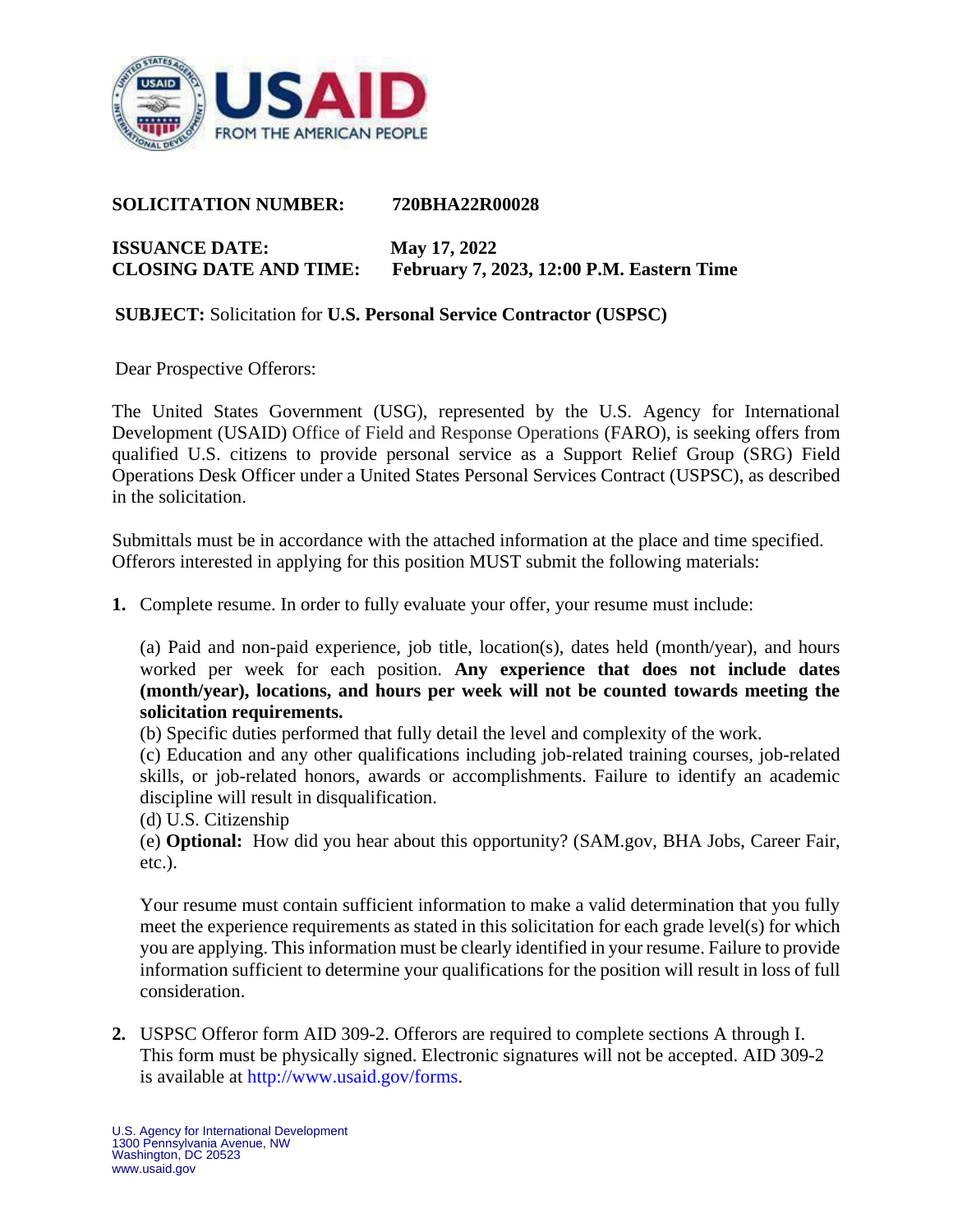**720BHA22R00028**

# **NOTE REGARDING ENSURING ADEQUATE COVID-19 SAFETY PROTOCOLS FOR FEDERAL CONTRACTORS**

The contractor will be required to show proof that the contractor is fully vaccinated against COVID-19 on or before the first date of onboarding, or submit an approved reasonable accommodation to the CO. If the contractor does not meet this requirement the contract may be terminated.

## **NOTE REGARDING UNIQUE ENTITY IDENTIFIER (UEI) NUMBER AND THE SYSTEM FOR AWARD MANAGEMENT**

All USPSCs with a place of performance in the United States are required to have a Unique Entity Identifier (UEI) number and be registered in the System for Award Management (SAM) database prior to receiving an award. You will be disqualified if you either fail to comply with this requirement or if your name appears on the excluded parties list. The selectee will be provided with guidance regarding this registration.

NOTE: As of March 28, 2018, all new SAM.gov entity registrations will now require a signed notarized letter identifying the authorized Entity administrator for the entity associated with the UEI DUNS number. Additional information on the format of the notarized letter and where to submit can be found via the below Federal Service Desk link:

[https://www.fsd.gov/fsd-gov/answer.do?sysparm\\_kbid=d2e67885db0d5f00b3257d321f96194b&](https://www.fsd.gov/fsd-gov/answer.do?sysparm_kbid=d2e67885db0d5f00b3257d321f96194b&) [sysparm\\_search=kb0013183](https://www.fsd.gov/fsd-gov/answer.do?sysparm_kbid=d2e67885db0d5f00b3257d321f96194b&)

Instructions to obtain a UEI can be found via the [SAM.gov](https://www.fsd.gov/gsafsd_sp?id=kb_article_view&sysparm_article=KB0050039&sys_kb_id=52b5053e1bee8d54937fa64ce54bcbb3&spa=1) link.

Offerors can expect to receive a confirmation email when offer materials have been received. Offerors should retain for their records copies of all enclosures which accompany their offers.

Your complete resume must be emailed to:

**FARO Recruitment Team** E-Mail Address: [BHA.FARORecruitment@usaid.gov](mailto:BHA.FARORecruitment@usaid.gov) Website: [www.BHAjobs.net](http://www.bhajobs.net/)

Any questions on this solicitation may be directed to the FARO Recruitment Team via the information provided above.

Sincerely,

Digitally signed by Sonja Stroud-Gooden Date: 2022.05.12 12:52:28 -04'00'

Sonja Stroud-Gooden Contracting Officer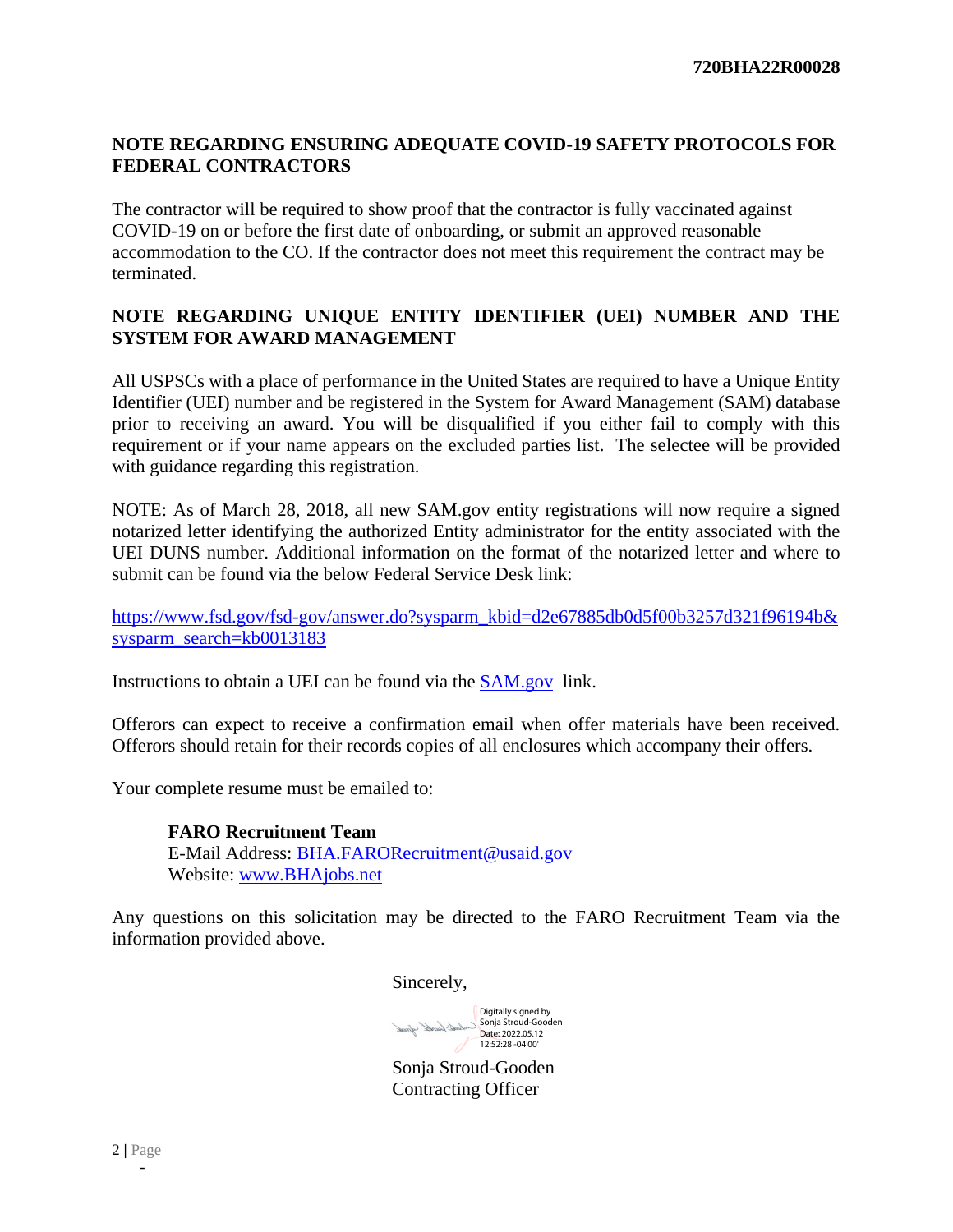# **I. GENERAL INFORMATION**

### **1. SOLICITATION NO.:** 720BHA22R00028

### **2. ISSUANCE DATE:** May 17, 2022

**3. CLOSING DATE AND TIME FOR RECEIPT OF OFFERS:** February 7, 2023, 12:00 P.M. Eastern Time

This solicitation is open and continuous until February 7, 2023. The following are the closing dates for each review period:

### **June 7, 2022, 12:00 P.M. Eastern Time October 7, 2022, 12:00 P.M. Eastern Time February 7, 2023, 12:00 P.M. Eastern Time**

Offerors not selected during a previous review period must reapply in order to be considered for positions available in subsequent review periods. A review period may be cancelled at **FARO's discretion**.

**4. POINT OF CONTACT:** FARO Recruitment Team, **BHA.FARORecruitment@usaid.gov** 

**5. POSITION TITLE:** Support Relief Group (SRG) Field Operations Desk Officer

**6. MARKET VALUE:** Depending on the qualifications of the offeror, this position can be filled at either the GS-09 (\$47,097 – \$61,227), GS-11 (\$56,983 - \$74,074) or GS-12 (\$68,299- \$88,792) equivalent level, with no locality pay.

Offerors who meet the minimum qualifications for a GS-09 will be considered for the GS-09 level positions. Offerors who meet the minimum qualifications for a GS-11 will be considered for the GS-11 level only. Offerors who meet the minimum qualifications for a GS-12 will be considered for the GS-12 level only.

**Salaries over and above the top of the pay range will not be entertained or negotiated.**

### **7. PERIOD OF PERFORMANCE:** Five (5) years

STATEMENT OF LIMITATIONS ON PERIOD AND PLACE OF PERFORMANCE: The purpose of this contract is to establish an employee/employer relationship with the contractor to perform services on a temporary, on-call, basis as part of the SRG. BHA intends to contract for these services for a maximum of 250 days per calendar year. Activation days vary but will not exceed 250 days during each contract year.

The level of effort anticipated under this contract will be provided within the terms of this contract at times mutually agreed to by BHA and the contractor. Upon identification of a temporary need within the scope of work, BHA will contact the contractor and provide the following information:

.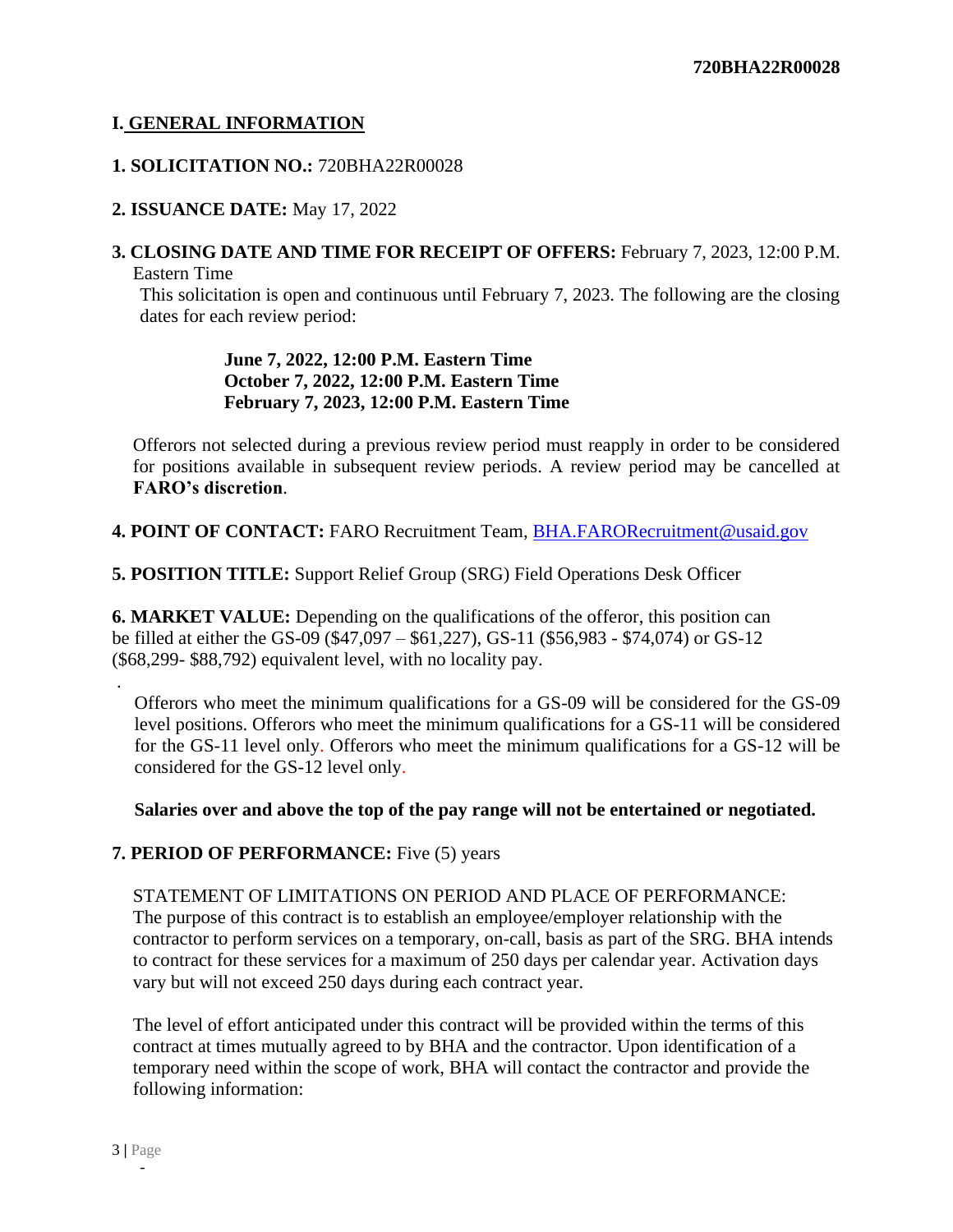- 1. Date contractor is needed to report to BHA or assignment in the field
- 2. Duration of Assignment
- 3. Place of Performance

The contractor will notify BHA within 24 hours of availability. At the time the contractor accepts the assignment, he/she is expected to commit for the duration of the assignment. While the contractor will be required to commit to a certain time period, it is understood that the exigencies of a disaster may require the assignment to be extended (not to exceed 250 days). The contractor shall notify BHA at the time of commitment if their existing schedule would preclude an extension. Notification of schedule conflicts shall not necessarily disqualify the contractor from the assignment but will simply assist BHA in recruiting a replacement. Subsequently, if the contractor agrees to an extension of the duration of a particular assignment, thereafter, the contractor will be required to give BHA 10 days' notice for release from the assignment.

# **8. PLACE OF PERFORMANCE:** Worldwide

### **9. ELIGIBLE OFFERORS:** U.S. Citizens

**10. SECURITY LEVEL REQUIRED:** Ability to obtain and maintain a Secret up to Top Secret/Sensitive Compartmented Information level clearance as provided by USAID.

## **11. STATEMENT OF DUTIES**

### POSITION DESCRIPTION

### **BACKGROUND**

The United States Agency for International Development (USAID)'s Bureau for Humanitarian Assistance (BHA) is responsible for facilitating and coordinating U.S. Government (USG) humanitarian assistance overseas in response to all types of international disasters, including slowonset disasters such as droughts or famine, natural disasters such as earthquakes or floods, or manmade disasters such as conflict or war. BHA is responsible for planning, coordinating, developing, achieving, monitoring, and evaluating international humanitarian assistance falling into two conceptual areas:

- *Humanitarian Response* activities comprise needs-based humanitarian assistance provided to save lives, alleviate suffering, and protect human dignity during and in the aftermath of emergencies. Humanitarian assistance is grounded in humanitarian principles and is directed toward the most vulnerable populations.
- *Early Recovery, Risk Reduction, and Resilience* (ER4) activities will set the initial foundations for longer-term recovery as appropriate and will work in close conjunction with humanitarian assistance. Early recovery is an approach that supports communities impacted by crises to protect and restore basic systems and service delivery. Early recovery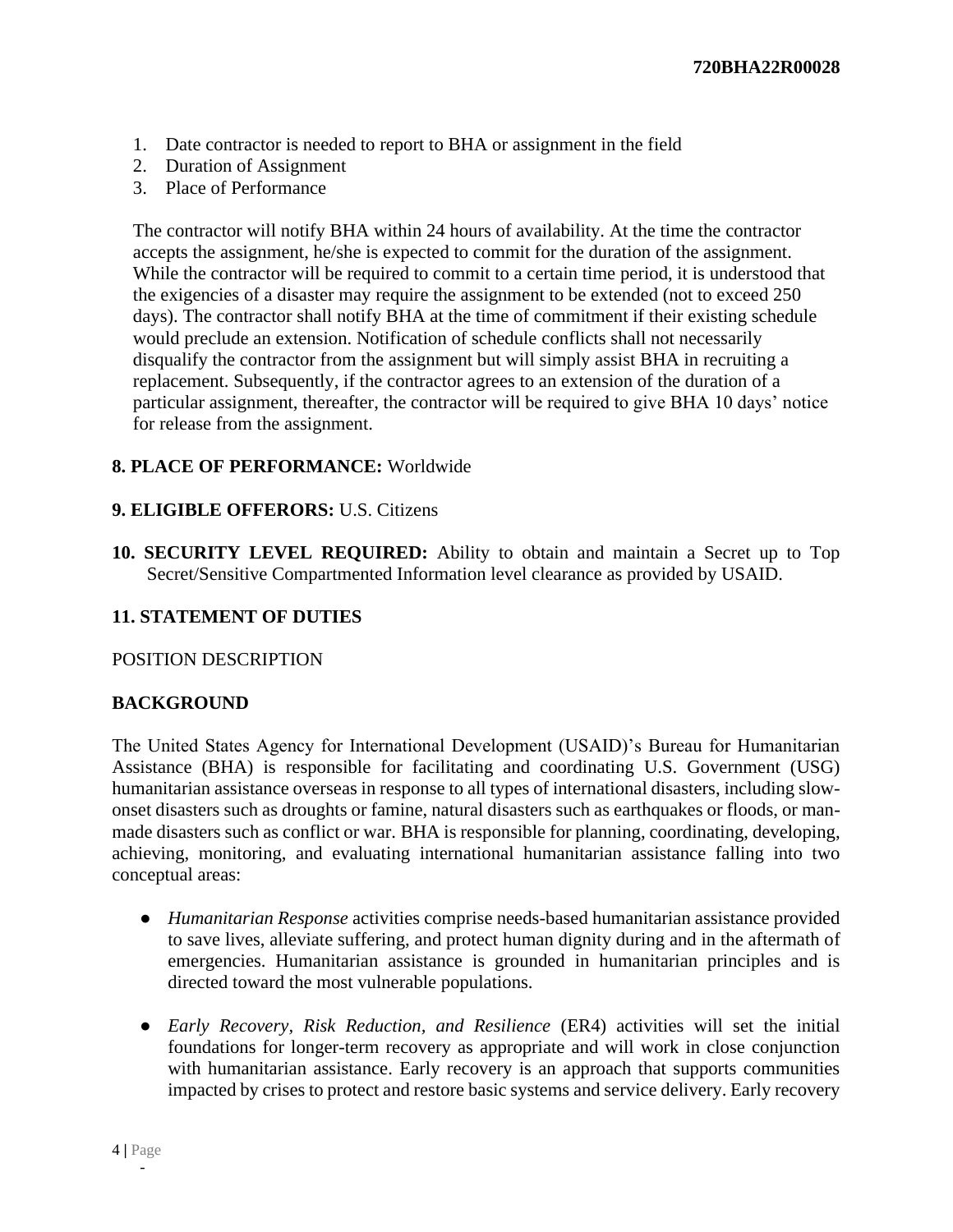builds on humanitarian response efforts and establishes the initial foundations of long-term recovery. Early recovery activities are implemented for a specified, appropriate timeframe that assists populations recovering from an identifiable shock. Risk reduction is the prevention of new and reduction of existing disaster risk and management of residual risk, which contributes to strengthening resilience and to the achievement of sustainable development. Resilience is the ability of people, households, communities, countries, and systems to mitigate, adapt to, and recover from shocks and stresses in a manner that reduces chronic vulnerability and facilitates inclusive growth.

BHA has seven offices, as follows:

The Bureau's three geographic offices are: (1) Office of Africa; (2) Office of Asia, Latin America and the Caribbean; and (3) the Office of the Middle East, North Africa and Europe. Each geographic office designs, provides, and assesses humanitarian assistance for their respective regions, including assistance related to responding to, recovering from, and reducing the risk of man-made and natural disasters, while linking with other USAID investments that build resilience.

The Office of Global Policy, Partnerships, Programs, and Communications (G3PC) shapes and influences USAID's role within the international humanitarian system; leads engagement on a range of policy, programmatic, and operational issues; and positions the Agency to influence collective response to emergency needs across the globe.

The Office of Technical and Program Quality (TPQ) leads the Bureau's efforts to provide highquality programmatic and technical leadership, oversight, and guidance. In addition, TPQ leads the Bureau's external engagement with academia and coordinates research to advance the effectiveness, efficiency, and impact of humanitarian and multi-year programming.

The Office of Humanitarian Business and Management Operations (HBMO) is responsible for maintaining 24/7 operability by providing leadership, planning, quality assurance, technical expertise, and process management. HBMO ensures effective stewardship of the Bureau's support services, including workforce planning, staffing, financial management, internal controls, facilities operations and infrastructure.

The Office of Field and Response Operations (FARO) leads and manages operational assistance and the purchase and delivery of goods and services in response to declared foreign disasters and international humanitarian needs in key functional areas, including supply-chain management, procurement, logistics, oversight, and operational coordination with the U.S. military.

# **INTRODUCTION**

The Support Relief Group (SRG) is a program developed by BHA to satisfy its growing need for surge capacity. In response to numerous disasters worldwide, it became clear that BHA could not find, in a timely manner, adequate staff to cover all positions in the field and in Washington, and to backfill for permanent staff deploying to the field. The SRG program brings on board select candidates who could work on a part-time intermittent basis, for no more than 250 days per calendar year, and who can be deployed within hours to facilitate BHA's response to disasters, or to backfill staff in Washington and other locations. SRG positions are contracted for five years.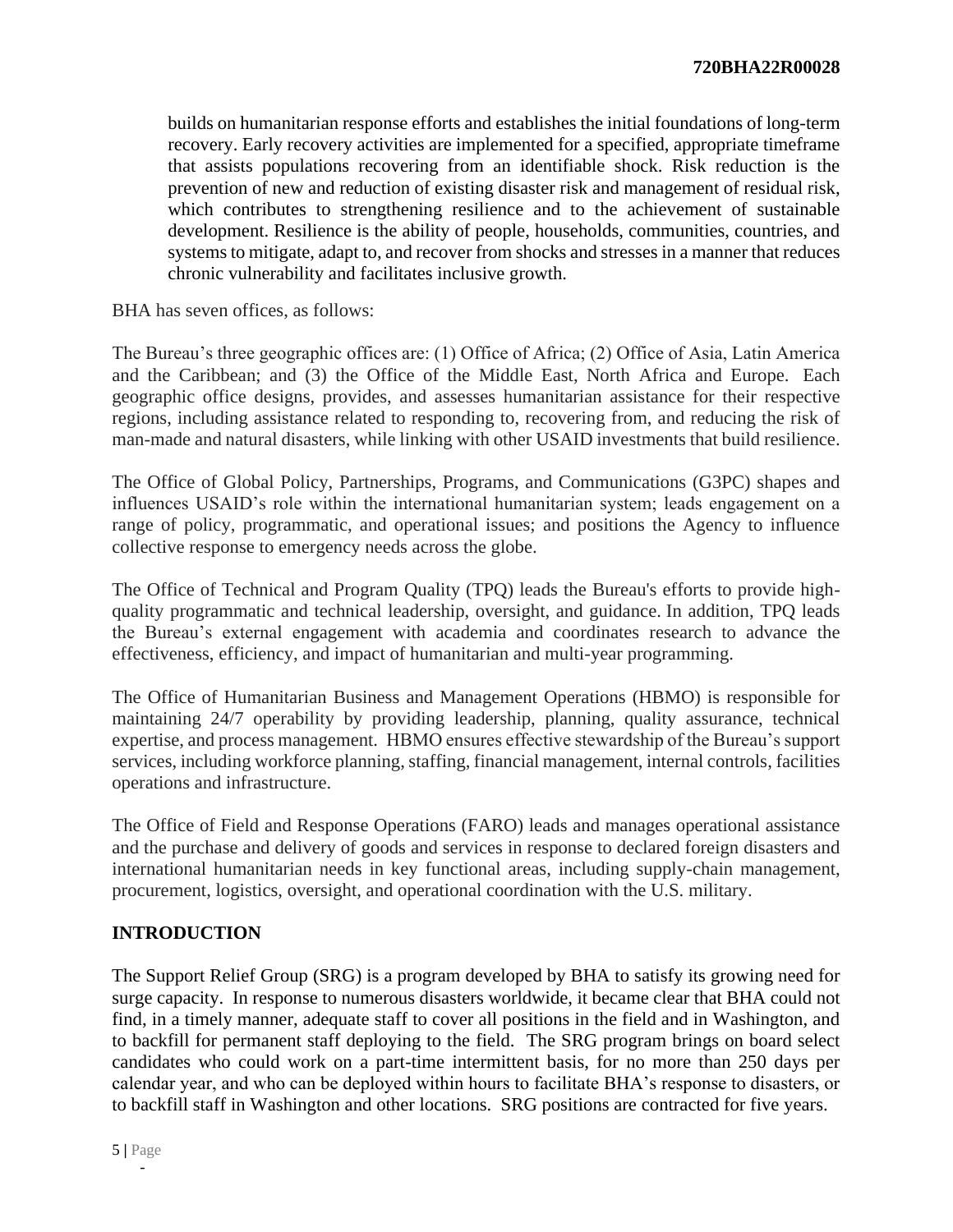The Field Platform Operations (FPO) Team sits within the Field Operations Division within FARO. The FPO Team coordinates administrative operations and oversees the financial management of BHA's administrative budgets and procurement activities for its field platforms- which include USAID Missions, U.S. Embassies, and stand-alone offices, as well as U.S. Missions to the United Nations, Department of Defense Combatant Commands, and Disaster Assistance Response Teams (DARTs). It administers entitlements for field staff, as well as for civil-military staff, and ensures consistency in the application of policy across all BHA field platforms. The FPO Team manages a budget of \$56 million and oversees the operational and administrative support of about 56 field platforms.

The FPO Team enhances and supports BHA/FARO's capacity to respond to disasters by serving as the Responsible Unit for the Administrative Coordinator/Officer (AC/AO) positions on DARTs and Response Management Teams (RMTs). DART ACs/AOs liaise and coordinate all administrative matters between USAID Mission and U.S. Embassy staff and DART members, inclusive of local procurements, funds management, human resource actions, hotel reservations, vehicle use, and any other field-based needs that require coordination with mission or embassy management teams. RMT ACs/AOs manage the administrative budget, oversee DART member readiness and deployment, track personnel movement abroad, and coordinate with their DART counterpart to support any administrative requests in-country.

The SRG Field Operations Desk Officers are key facilitators in establishing and maintaining BHA field platforms and positions, in coordination with both Washington, D.C.- and field-based stakeholders. This may involve negotiating service agreements, tracking and facilitating staffing and procurement actions, and liaising with various operating units both within and outside BHA. Desk Officers are the first points of contact for BHA staff posted abroad for a variety of entitlements and provide guidance and support on those actions. In addition, Desk Officers also manage communication with field platforms regarding the annual budget cycle for BHA field platforms and conduct field assessments alongside Field Operations Advisors. Finally, the Desk Officers will play a critical role in BHA's humanitarian response structure by serving as AC on RMTs and, as developmentally appropriate, DARTs.

# **OBJECTIVE**

The Surge Staffing Team in coordination with the FPO Team requires the services of SRG Field Operations Desk Officers to manage regional portfolios overseeing BHA field platform operations and field staff support, manage annual budget cycle actions for all BHA field platforms, and to serve on responses as part of the AC/AO Cadre to provide essential administrative management for BHA responses.

# **DUTIES AND RESPONSIBILITIES**

### *At the GS-9 Level:*

The SRG Field Operations Desk Officers will:

● Serve as primary respondent to field-initiated inquiries in support of BHA field platforms and staff.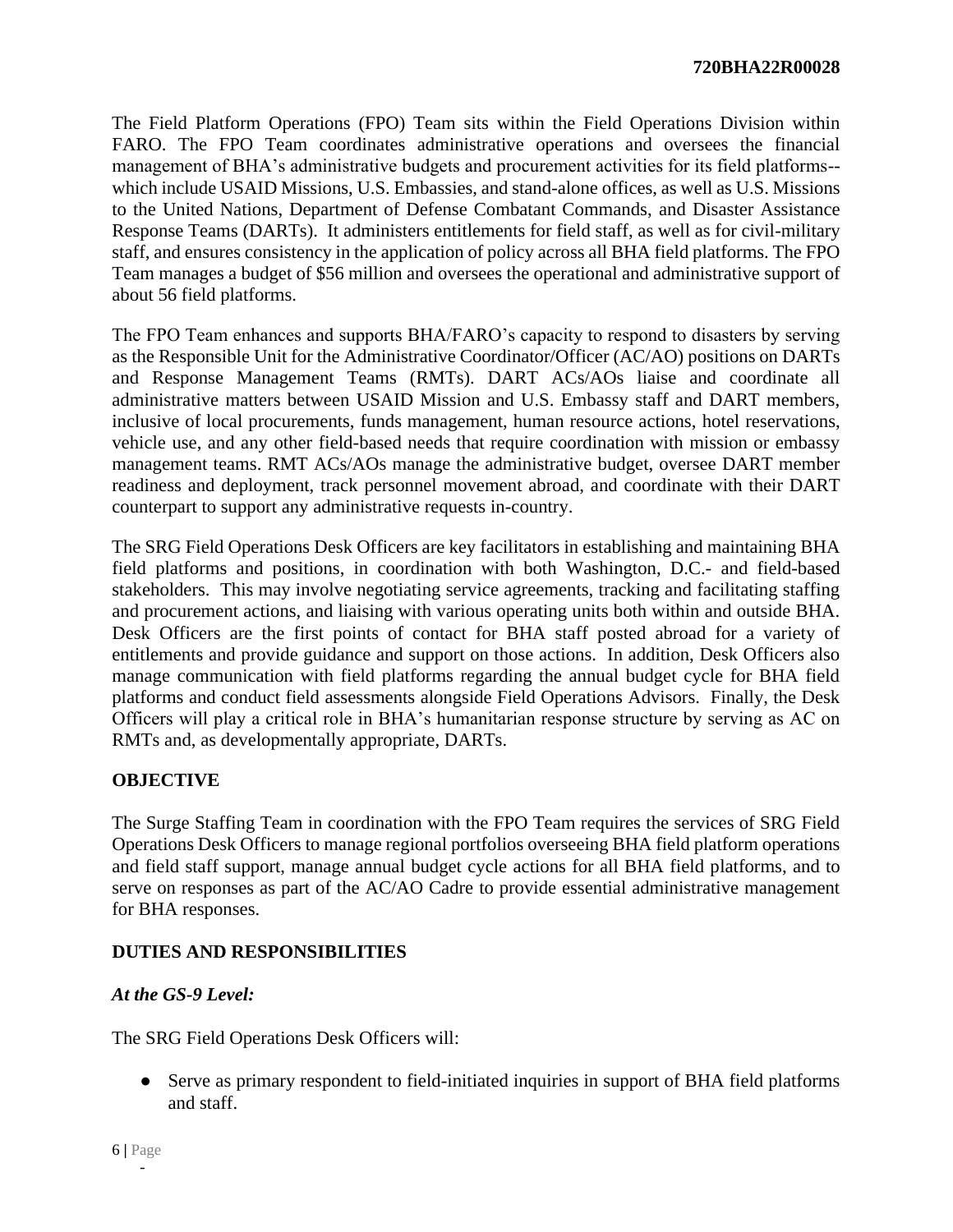- Support BHA program-funded field staff's permanent change of station by tracking onboarding actions and maintaining permanent change of station checklists, researching and maintaining resources intended to prepare field staff to live and work overseas, assisting in the preparation of cables and circulating for clearances, and staying up-to-date on changes to policy impacting staff allowances, entitlements, and travel.
- Monitor pertinent travel legislation, policies, and directives, both internal and external.
- Assist in financial and budgeting actions using USAID and BHA financial systems.
- Maintain budget and finance related records for BHA's overseas offices administrative and operational costs.
- Maintain internal resources including, but not limited to: an updated and standardized filing system of personnel and country office files, a tracking system for BHA field staff, and shared inbox for regional portfolio management.
- Assist in the preparation of memorandum of understanding (MOU) for service agreements between BHA and supporting regional USAID missions.
- Assist in the preparation of information and action memoranda for home leave, entitlement funding approval, and other administrative documentation related to travel and allowances.
- Support the position classification process and hiring of foreign national administrative staff by assisting in the preparation of classification documentation and routing for clearances.
- Support onboarding, training, and ongoing technical development and oversight of foreign national administrative staff.
- Support staff recruitment, permanent change of station, and staff orientation for field positions across the bureau.
- Assist in the review of each BHA Mission International Cooperative Administrative Support Services (ICASS) MOU, subscription, services count, and invoices for accuracy.
- Assist with the Chief of Mission (COM) staffing approval process and coordinate with the State Department Office of Management to gain National Security Decision Directive (NSDD) 38 position approvals at post for USPSCs and non-presence post Foreign Service Officer (FSO) positions.
- Obtain access and familiarity with the NSDD-38 approval system.
- May serve, as needed, on Washington-based RMTs, which provide services and support to DARTs deployed in response to disasters.
- May serve on DARTs which may require immediate (within 24 hours) deployment overseas for an extended period of time.
- Schedule and meet availability requirements for Response On-Call for a minimum of two periods per year.
- Support special projects within the FPO Team and AC Responsible Unit, including training support, developing, and maintaining standard operating procedure documents, and otherwise contributing to internal team systems.
- As needed, and developmentally appropriate, accompany Field Operations Advisors on field assessments to BHA field platforms.
- As needed, may serve on temporary detail within the bureau to meet operational needs during staff shortages. Duties performed while on detail will be aligned with the Team's existing duties and responsibilities and will be directly related to the scope of work provided.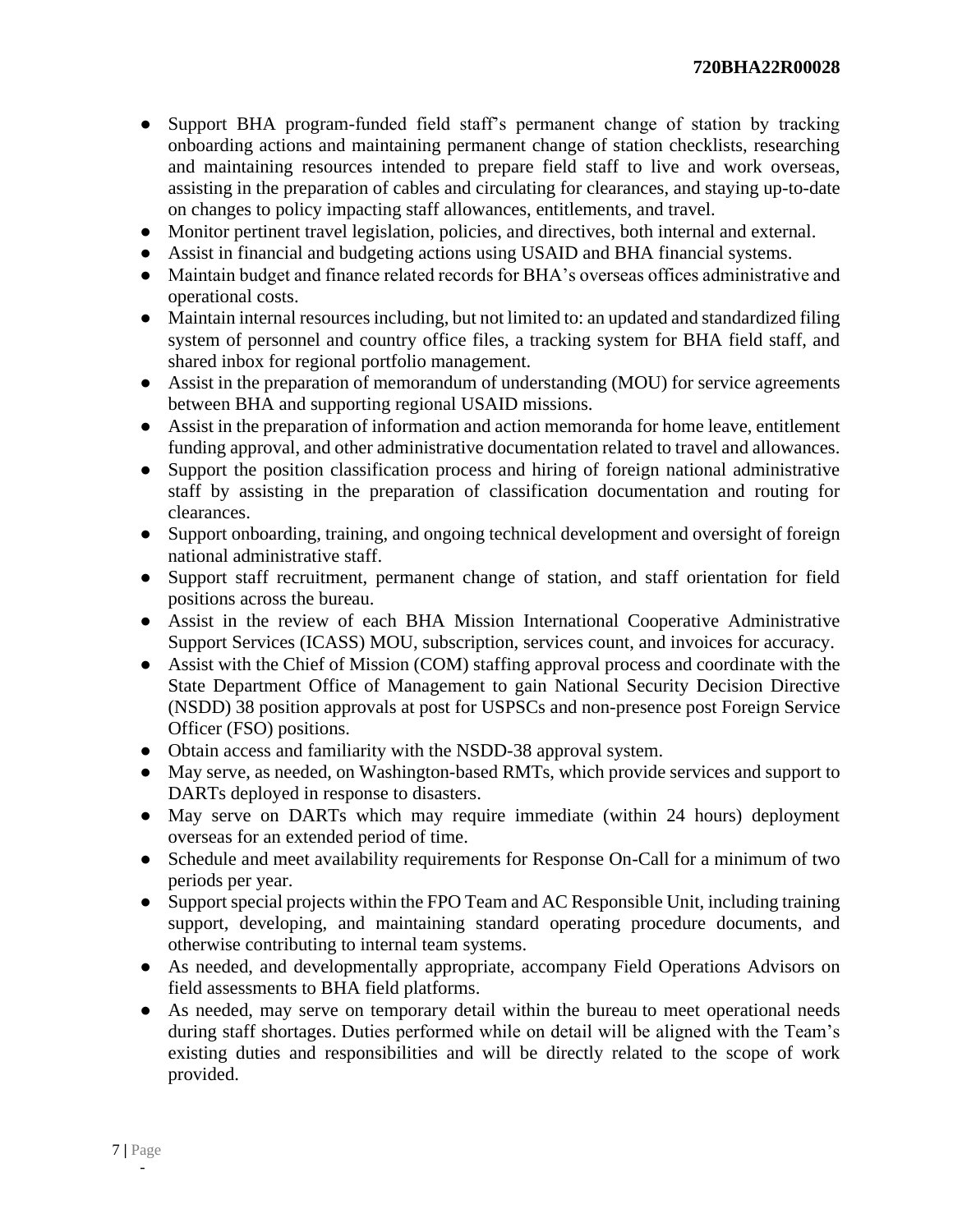# *At the GS-11 level:*

In addition to all the duties mentioned above, the SRG Field Operations Desk Officers will:

- Provide continuous support to USPSC, Foreign Service Limited, and Participating Agency Service Agreement staff, from initial assignment-to-post through repatriation.
- Track new staffing actions under assigned portfolio. Develop and maintain systems to track the flow of work related to recruitment and contract actions.
- Be proficient in all Agency financial management systems used to manage and program BHA's funding.
- Manage the full lifecycle of annual budget actions including:
	- $\circ$  direct communication with the field to initiate the new fiscal year budget, mid-year review, and end-of-year review exercises for the assigned portfolio,
	- o analyzing field platform spending and financial projections in alignment with the overseas staffing pattern,
	- o providing fund cite data for the transfer of field platform operational funds.
- Facilitate all aspects of permanent changes of station, including:
	- o drafting and reviewing cables and circulating for clearances,
	- $\circ$  informing new field staff of entitlements and conditions of employment in various countries prior to departure to post and assist with logistical actions for transfer to post,
	- $\circ$  working with local BHA staff, as well as the Executive and Financial Management Offices to prepare for the arrival of new staff, and
	- o coordinating introductions with staff at post of assignment, as necessary.
- Draft and/or review MOU for service agreements between BHA and supporting regional USAID missions.
- Draft information and action memoranda for home leave, allowance funding approval, and other administrative documentation related to travel and allowances.
- Assist hiring teams with reviewing standardized BHA position descriptions for nonadministrative foreign national staff.
- Review each BHA Mission ICASS MOU, subscription, services count, and invoices for accuracy and approve.
- Facilitate the COM staffing approval process and coordinate with the State Department Office of Management to gain NSDD-38 position approvals at post for USPSCs and nonpresence post FSO positions. This includes:
	- o working with the Mission Executive Officer to understand Post-specific processes for obtaining COM approval,
	- o communicating with the relevant hiring team within BHA to shepherd and track the approvals,
	- o preparing the NSDD-38 system paperwork and circulating for approvals, and
	- o tracking the submission and communicating with stakeholders throughout the process.
- Become certified and serve as an Agreement Officer's Representative/Contracting Officer's Representative (AOR/COR), as assigned. The AOR/COR provides financial and programmatic oversight of all aspects of managing the agreement or contract; this includes but is not limited to reviewing invoices, requests for approvals, program/project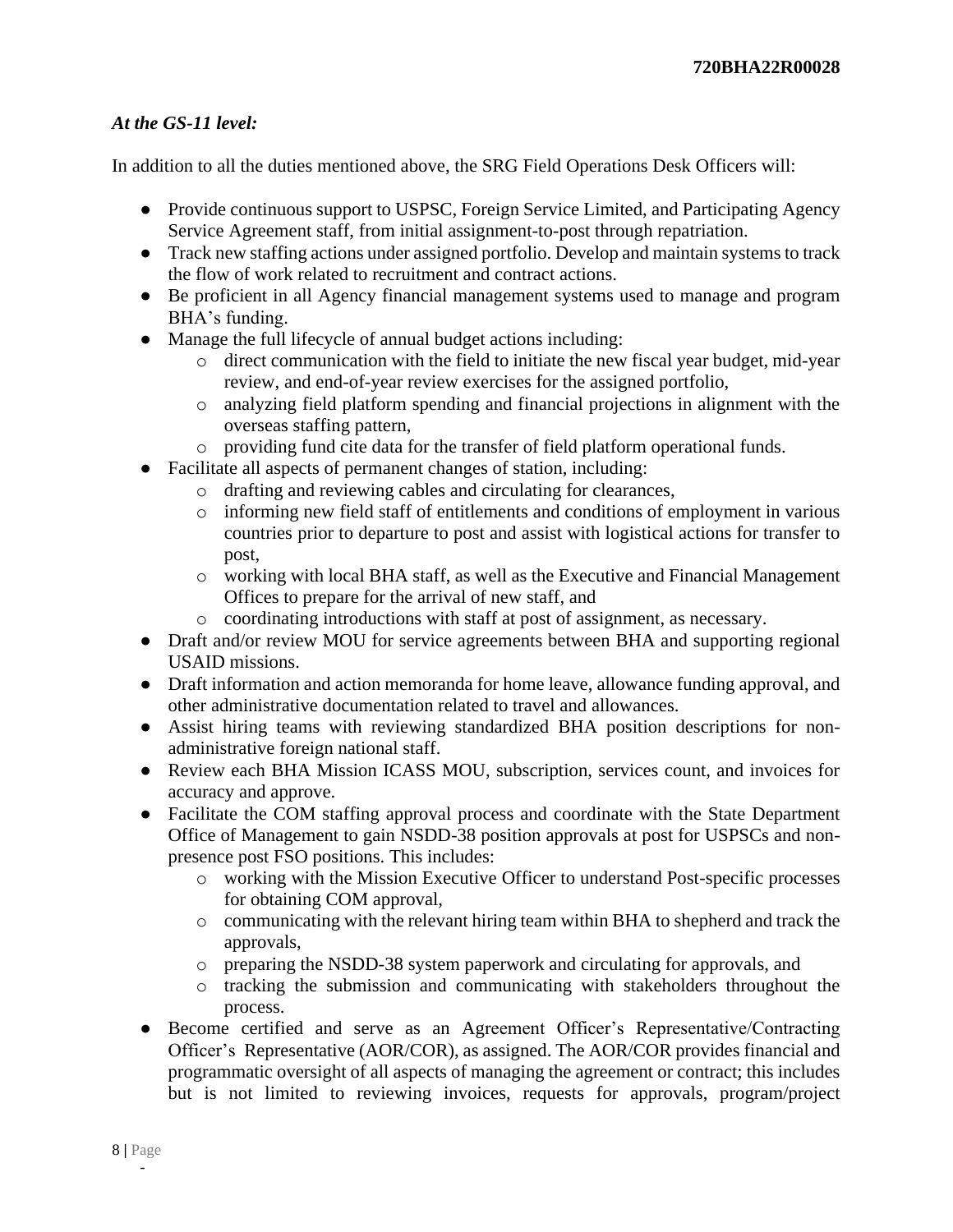deliverables (i.e. work plans, annual reports, month status reports), travel requests, key personnel requests, and financial/budget reports. They are responsible for drafting and submitting the annual contractor performance evaluation in Contract/Assistance Performance Assessment Review System (CPARS/APARS). They prepare and review contract/assistance modifications documentation and assist the Contracting/Agreement Officer to ensure performance is compliant with the terms and conditions of the contract/agreement, the FAR, and USAID policy. AOR/CORs are responsible for all related requirements in the [COR designation letter](https://www.usaid.gov/ads/policy/300/302mar) and the [AOR designation letter.](https://www.usaid.gov/ads/policy/300/303mai)

### *At the GS-12 level:*

In addition to all the duties mentioned above, the SRG Field Operations Desk Officers will:

- Research, analyze, and interpret USAID policy and guidance related to USPSCs; work with Field Operations Advisors to specifically address problems that arise with international travel and relocation issues and make recommendations to address sensitive deployment cases.
- Advise BHA field staff on travel citing relevant legislation, policies, and directives, both internal and external.
- Present policy and process related information orally and in writing to staff deployed overseas in a clear and concise manner, to ensure accurate and appropriate protocols are followed.
- Monitor operational effectiveness and efficiency by providing comprehensive day to day support to the field and each respective functional area to include, but not limited to: personnel, finance, procurement, staffing, and administrative logistics.
- Monitor and track funds distributions, commitments, and obligations for administrative and operational costs and perform annual financial management maintenance actions.
- Train administrative personnel in the field, including training BHA locally employed staff.
- Review field administrative budgets and recommend funding levels of the field offices throughout the fiscal year, including analysis of pipeline balances. Provide funding to overseas offices using USAID and BHA systems.
- Coordinate with Response and Systems Officers to assist in the preparation and delivery of training, including the RMT AC Positional Training.
- Deploy to a regional or program office, as necessary, to assess local administrative support capabilities, establish procedures whereby the BHA staff interact seamlessly with USAID/Embassy personnel in support of field platform operations, and assist with field platform operations.
- Mentor and train Junior Desk Officers.

# **SUPERVISORY RELATIONSHIP:**

The SRG USPSC will take direction from and will report to the FARO/R2D Division Director or his/her designee. When activated, the SRG will take direction from and will report to the FPO Team Lead or their designee.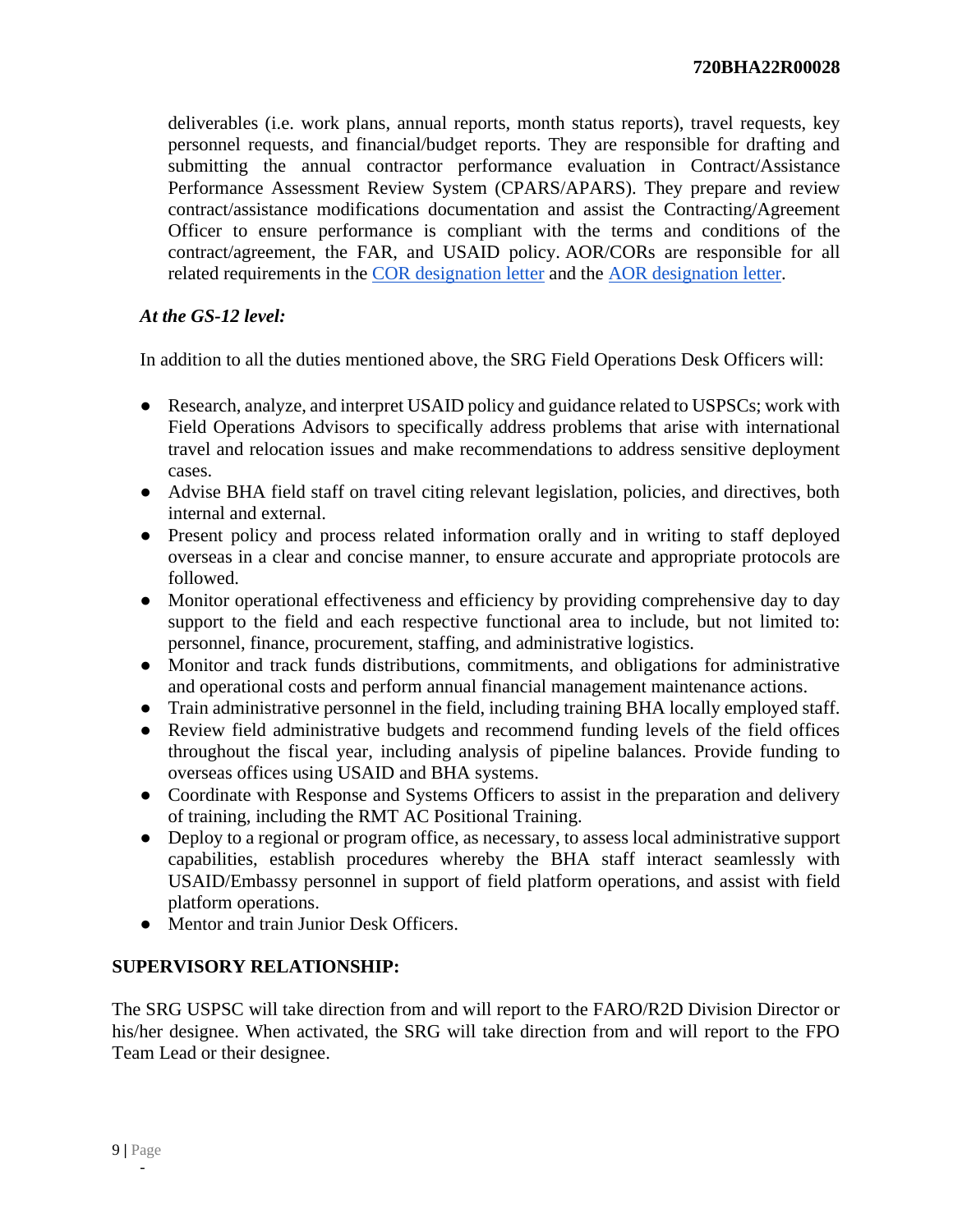### **SUPERVISORY CONTROLS:**

#### For positions GS-9 equivalent:

Supervisor typically assigns projects and sets deadlines for completing the work. Findings and recommendations developed by the SRG USPSC are reviewed for appropriateness prior to release or discussion with management officials.

#### For positions GS-11 equivalent:

Supervisor sets overall objectives and resources available and works with the USPSC to develop deadlines, work to be done, and methodology. The SRG USPSC is responsible for carrying out assignments and consults with the supervisor for policy interpretations.

#### For positions GS-12 equivalent:

Supervisor sets overall objectives and resources available; the SRG USPSC consults with the supervisor to develop deadlines, projects, and work to be done. The SRG USPSC is responsible for planning and carrying out assignments. The SRG USPSC is responsible for planning approaches or methodology to be used in carrying out assignments.

### **12. PHYSICAL DEMANDS**

The work is generally sedentary and does not pose undue physical demands. During deployment on DARTs (if required), and during site visits, there may be some additional physical exertion including long periods of standing, walking over rough terrain, or carrying of moderately heavy items (less than 50 pounds).

### **13. WORK ENVIRONMENT**

Work is primarily performed in an office setting. During deployment on DARTs (if required), and during site visits, the work may additionally involve special safety and/or security precautions, wearing of protective equipment, and exposure to severe weather conditions.

**14. START DATE:** Immediately, once necessary clearances are obtained.

# **II. MINIMUM QUALIFICATIONS REQUIRED FOR THIS POSITION**

#### **EDUCATION/EXPERIENCE REQUIRED FOR THIS POSITION**

(Determines basic eligibility for the position. Offerors who do not meet all of the education and experience factors are considered NOT qualified for the position.)

#### *For the GS-9 equivalent level:*

High School Diploma plus a minimum of six (6) years of relevant experience working in government or a large organization or a business setting or an overseas setting, with responsibilities related to project management or operational management or administrative management or financial management or personnel support or procurement or humanitarian assistance operations or emergency management.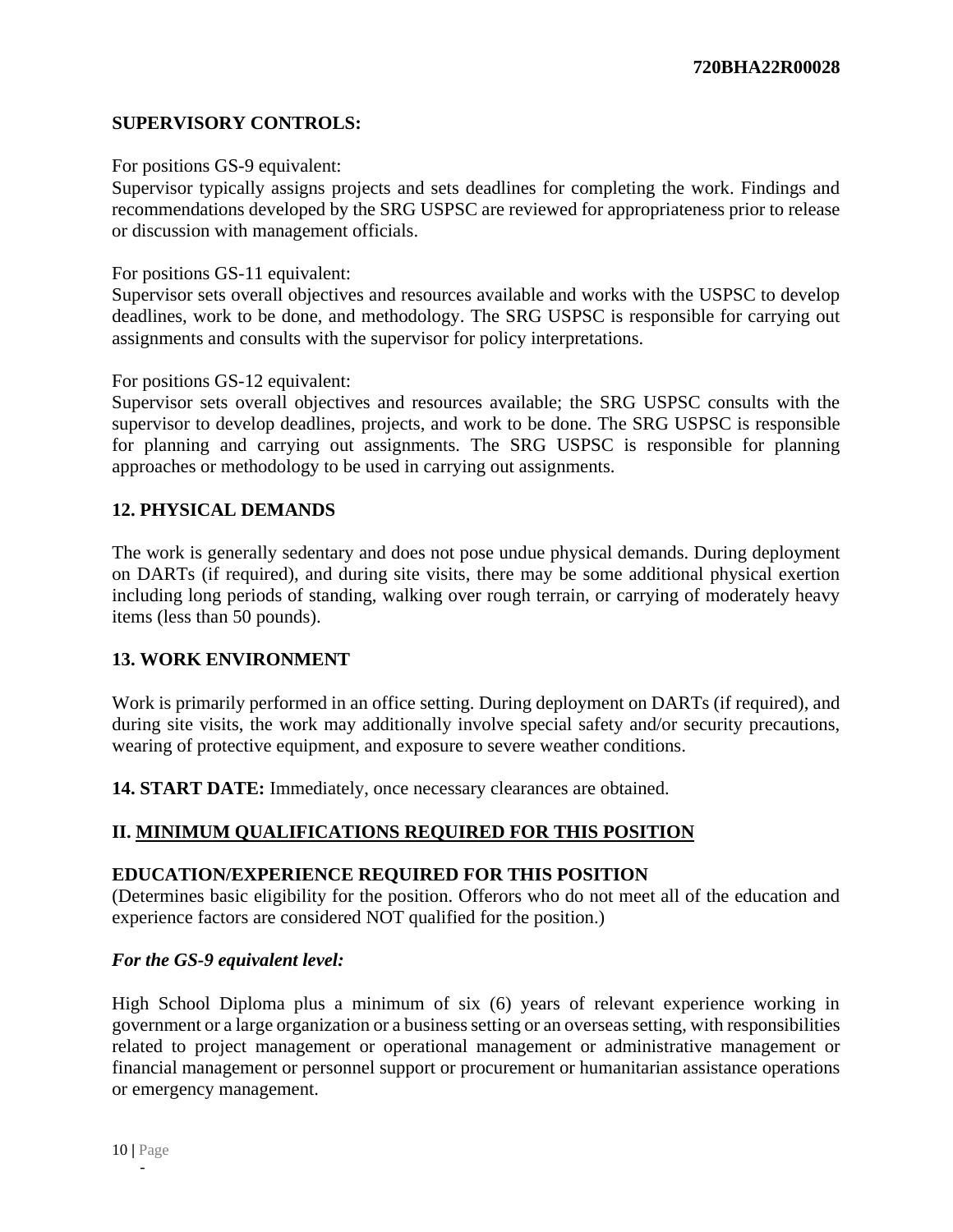# OR

Bachelor's degree and a minimum of two (2) years of relevant experience working in government or a large organization or a business setting or an overseas setting, with responsibilities related to project management or operational management or administrative management or financial management or personnel support or procurement or humanitarian assistance operations or emergency management.

# OR

Master's degree and a minimum of one (1) year of relevant experience working in government or a large organization or a business setting or an overseas setting, with responsibilities related to project management or operational or administrative management or financial management or personnel support or procurement or humanitarian assistance operations or emergency management.

# *For the GS-11 equivalent level:*

High School Diploma plus a minimum of seven (7) years of relevant experience working in government or a large organization or a business setting or an overseas setting, with responsibilities related to project management or operational or administrative management or financial management or personnel support or procurement or humanitarian assistance operations or emergency management.

# OR

Bachelor's degree and a minimum of three (3) years of relevant experience working in government or a large organization or a business setting or an overseas setting, with responsibilities related to project management or operational management or administrative management or financial management or personnel support or procurement or humanitarian assistance operations or emergency management.

### OR

Master's degree and a minimum of two (2) years of relevant experience working in government or a large organization or a business setting or an overseas setting, with responsibilities related to project management or operational management or administrative management or financial management or personnel support or procurement or humanitarian assistance operations or emergency management.

# *For the GS-12 equivalent level:*

High School Diploma plus a minimum of nine (9) years of relevant experience working in government or a large organization or a business setting or an overseas setting, with responsibilities related to project management or operational management or administrative management or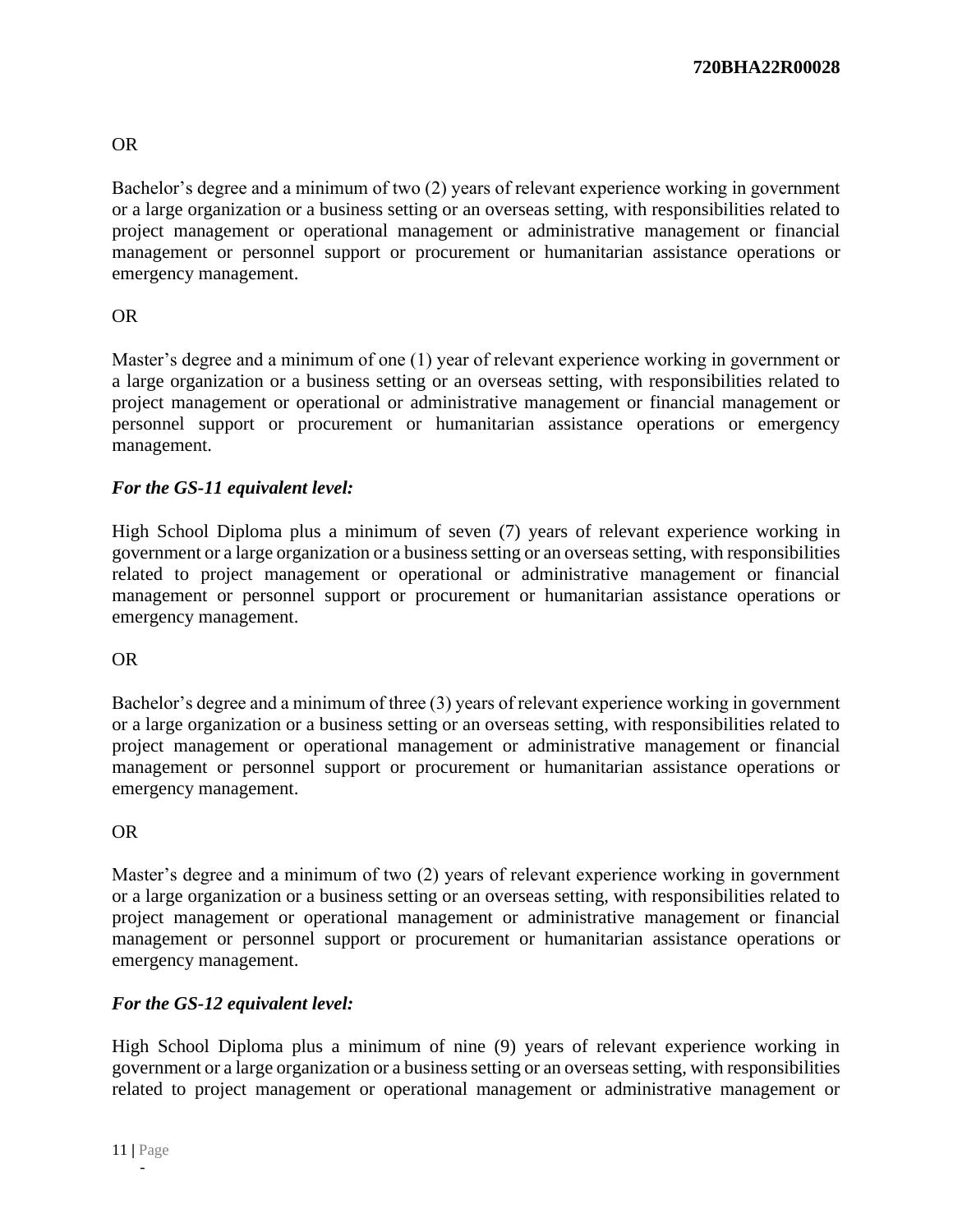financial management or personnel support or procurement or humanitarian assistance operations or emergency management. Experience must include one (1) year of work in administrative operations overseas or administrative operations work in support of international programs.

OR

Bachelor's degree and a minimum of five (5) years of relevant experience working in government or a large organization or a business setting or an overseas setting, with responsibilities related to project management or operational management or administrative management or financial management or personnel support or procurement or humanitarian assistance operations or emergency management. Experience must include one (1) year of work in administrative operations overseas or administrative operations work in support of international programs.

OR

Master's degree and a minimum of four (4) years of relevant experience working in government or a large organization or a business setting or an overseas setting, with responsibilities related to project management or operational management or administrative management or financial management or personnel support or procurement or humanitarian assistance operations or emergency management. Experience must include one (1) year of work in administrative operations overseas or administrative operations work in support of international programs.

### AND

# **III. EVALUATION AND SELECTION FACTORS**

The Government may award a contract without discussions with offerors in accordance with FAR 52.215-1. The CO reserves the right at any point in the evaluation process to establish a competitive range of offerors with whom negotiations will be conducted pursuant to FAR 15.306(c). In accordance with FAR 52.215-1, if the CO determines that the number of offers that would otherwise be in the competitive range exceeds the number at which an efficient competition can be conducted, the CO may limit the number of offerors in the competitive range to the greatest number that will permit an efficient competition among the most highly rated offers. FAR provisions of this solicitation are available at [https://www.acquisition.gov/browse/index/far.](https://www.acquisition.gov/browse/index/far)

# **SELECTION FACTORS**

(Determines basic eligibility for the position. Offerors who do not meet all of the selection factors are considered NOT qualified for the position.)

- Offeror is a U.S. Citizen.
- Complete resume submitted. See cover page for resume requirements. Experience that cannot be quantified will not be counted towards meeting the solicitation requirements.
- USPSC Offeror form AID 309-2. Offerors are required to complete sections A through I. This form must be physically signed. Electronic signatures will not be accepted.
- Ability to obtain and maintain a Secret up to Top Secret/Sensitive Compartmented Information level clearance as provided by USAID.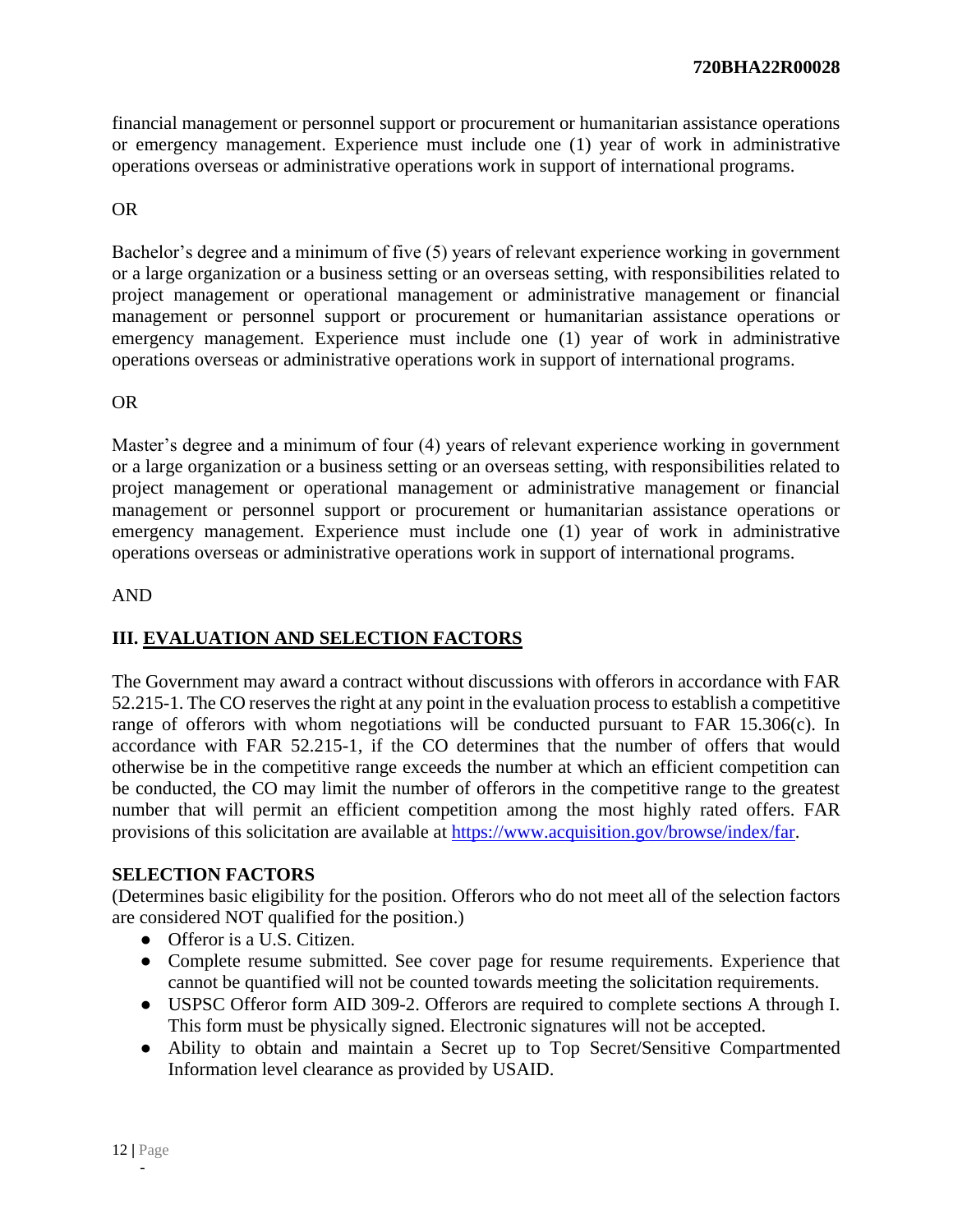- Ability to obtain and maintain a Department of State medical clearance throughout the contract.
- Must not appear as an excluded party in the System for Award Management (SAM.gov).
- Satisfactory verification of academic credentials.

# **OFFEROR RATING SYSTEM**

The offeror rating system factors are used to determine the competitive ranking of qualified offerors in comparison to other offerors. Offerors must demonstrate the rating factors outlined below within their resume, as they are evaluated strictly by the information provided.

# **MATRIX (30 points)**

Professional Experience (12 points)

- Experience developing and maintaining tracking systems for personnel or financial or procurement or other operational management data.
- Experience in personnel support or financial management or procurement or office space planning, as it directly relates to office management or operations.
- Experience in budget management for personnel or office operations.

Skills and Abilities (8 points)

- Demonstrated ability to respond to an internal customer base on a near-daily basis.
- Demonstrated ability to work as part of a diverse team with members or customers in different locations.

Communication and Interpersonal (10 points)

- Demonstrated ability to communicate in a professional manner orally and in writing.
- Demonstrated experience working in a fast-paced, demanding environment or managing relationships in said demanding environment.

### **Interview Performance (50 points)**

### **Satisfactory Professional Reference Checks (20 points)**

### **Total Possible Points: 100**

**BASIS OF RATING:** Offerors who meet the Education/Experience requirements and Selection Factors will be further evaluated in accordance with the Offeror Rating System. Those offerors determined to be competitively ranked may also be evaluated on interview performance and satisfactory professional reference checks.

Offerors are required to address each factor of the Offeror Rating System in their resume, describing specifically and accurately what experience, training, education and/or awards they have received as it pertains to each factor. Be sure to include your name and the announcement number at the top of each additional page. Failure to address the selection factors and/or Offeror Rating System factors may result in not receiving credit for all pertinent experience, education, training and/or awards.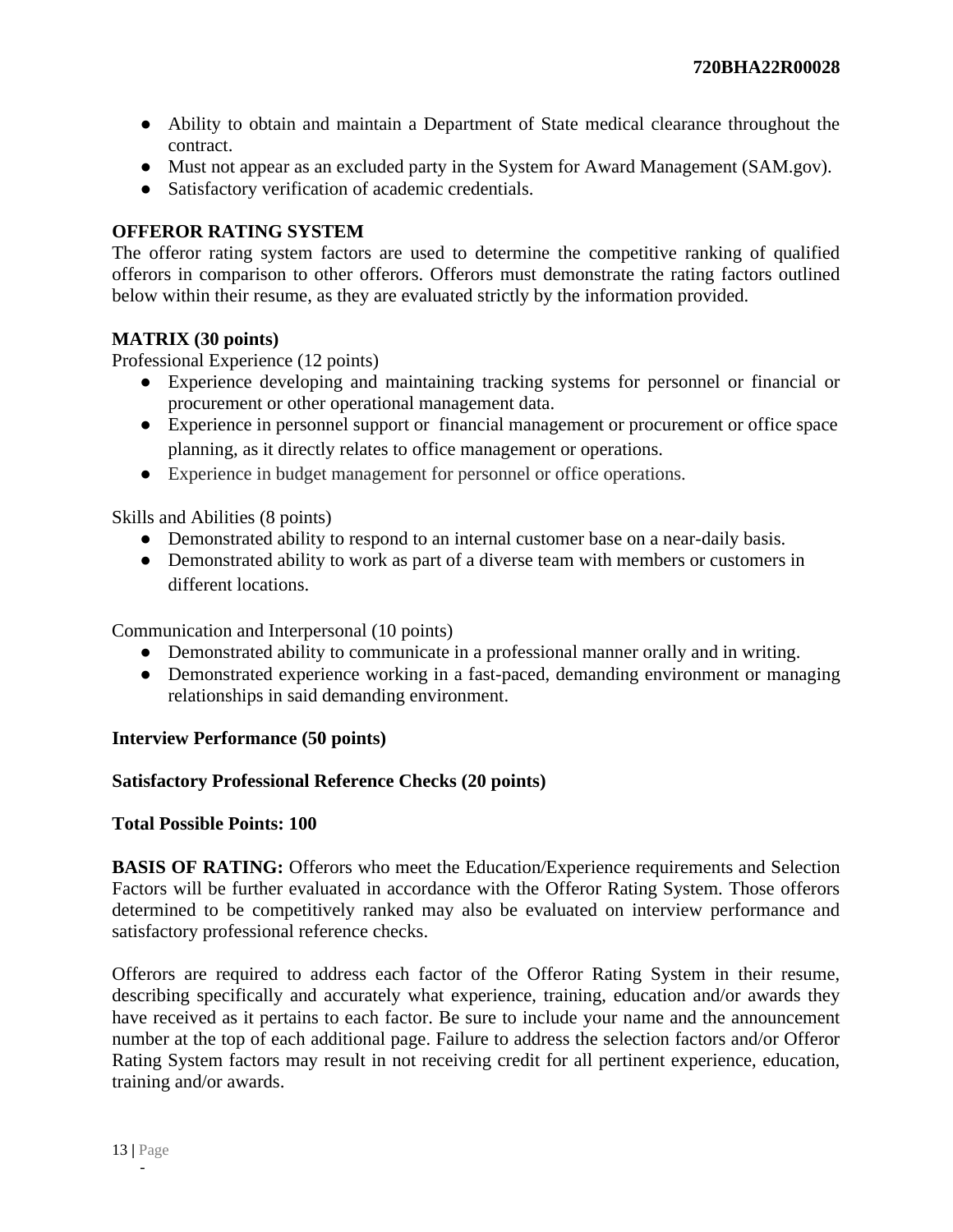The most qualified offerors may be interviewed and required to provide a writing sample. BHA will not pay for any expenses associated with the interviews. Professional references and academic credentials will be evaluated for offerors being considered for selection package.

Note: Please be advised that references may be obtained independently from other sources in addition to the ones provided by an offeror. BHA reserves the right to select additional offerors if vacancies become available during future phase of the selection process.

# **IV. SUBMITTING AN OFFER**

Offers must be **received** by the closing date and time at the address specified in the cover letter.

Qualified individuals are **required** to submit:

**1. Complete resume.** In order to fully evaluate your offer, your resume must include:

(a) Paid and non-paid experience, job title, location(s), dates held (month/year), and hours worked per week for each position. **Any experience that does not include dates (month/year), locations, and hours per week will not be counted towards meeting the solicitation requirements.**

(b) Specific duties performed that fully detail the level and complexity of the work.

(c) Education and any other qualifications including job-related training courses, job-related skills, or job-related honors, awards or accomplishments. Failure to identify an academic discipline will result in disqualification.

(d) U.S. Citizenship

(e) **Optional:** How did you hear about this opportunity? (SAM.gov, BHA Jobs, Career Fair, etc.).

Your resume must contain sufficient information to make a valid determination that you fully meet the experience requirements as stated in this solicitation for each grade level(s) for which you are applying. This information must be clearly identified in your resume. Failure to provide information sufficient to determine your qualifications for the position will result in loss of full consideration.

**2. USPSC Offeror form AID 309-2**. Offerors are required to complete sections A through I. This form must be physically signed. Electronic signatures will not be accepted. AID 309-2 is available at http://www.usaid.gov/forms.

Additional documents submitted will not be accepted.

By submitting your offer materials, you certify that all of the information on and attached to the offer is true, correct, complete, and made in good faith. You agree to allow all information on and attached to the offer to be investigated. False or fraudulent information on or attached to your offer may result in you being eliminated from consideration for this position, or being terminated after award, and may be punishable by fine or imprisonment.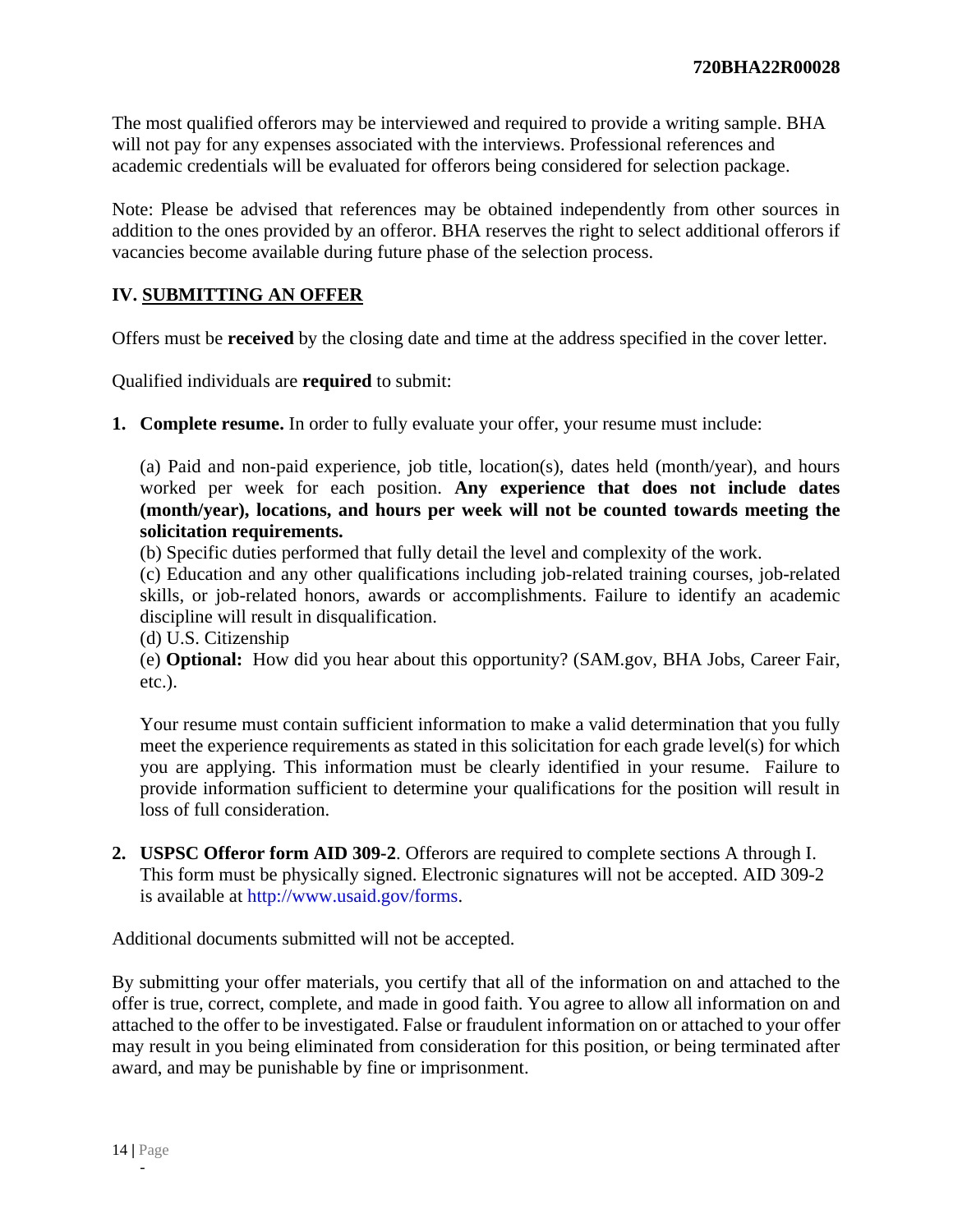To ensure consideration of offers for the intended position, please reference the solicitation number on your offer, and as the subject line in any email.

## **DOCUMENT SUBMITTALS**

#### **Via email**: [BHA.FARORecruitment@usaid.gov](mailto:BHA.FARORecruitment@usaid.gov)

**NOTE:** If the full security application package is not submitted within 30 days after the Office of Security determines eligibility, the offer may be rescinded. If a Secret security clearance is not obtained within nine months after offer acceptance, the offer may be rescinded. If Top Secret is required, and clearance is not obtained within nine months after award, USAID may terminate the contract at the convenience of the government. If Sensitive Compartmented Information (SCI) access is not obtained within nine months after Top Secret clearance is granted, USAID may terminate the contract at the convenience of the government.

**NOTE:** If the full medical clearance package is not submitted with two months after offer acceptance, the offer may be rescinded. If a Department of State medical clearance is not obtain; the offer may be rescinded.

### **NOTE REGARDING GOVERNMENT OBLIGATIONS FOR THIS SOLICITATION**

This solicitation in no way obligates USAID to award a PSC contract, nor does it commit USAID to pay any cost incurred in the preparation and submission of the offer.

# **NOTE: REGARDING ADEQUATE SAFETY PROTOCOLS FOR FEDERAL CONTRACTORS**

Ensuring Adequate COVID Safety Protocols for Federal Contractors, dated September 9, 2021 (published in the Federal Register on September 14, 2021, 86 FR 50985). (c) Personal Services Contracts with individuals. As a matter of policy, the contractor must comply with the USAID's guidance applicable to direct-hire federal employees.

### **NOTE REGARDING UNIQUE ENTITY IDENTIFIER (UEI) NUMBERS AND THE SYSTEM FOR AWARD MANAGEMENT**

All USPSCs with a place of performance in the United States are required to have a Unique Entity Identifier (UEI) number and be registered in the System for Award Management (SAM) database prior to receiving an offer. You will be disqualified if you either fail to comply with this requirement or if your name appears on the excluded parties list. The selectee will be provided with guidance regarding this registration.

### **NOTE:** Registration for a UEI number is **FREE**.

For general information about DUNS Numbers, please refer to Federal Acquisition Regulation (FAR) Clause 52.204-6, Unique Entity Identifier at [https://www.acquisition.gov/far/part-](https://www.acquisition.gov/far/part-52#FAR_52_204)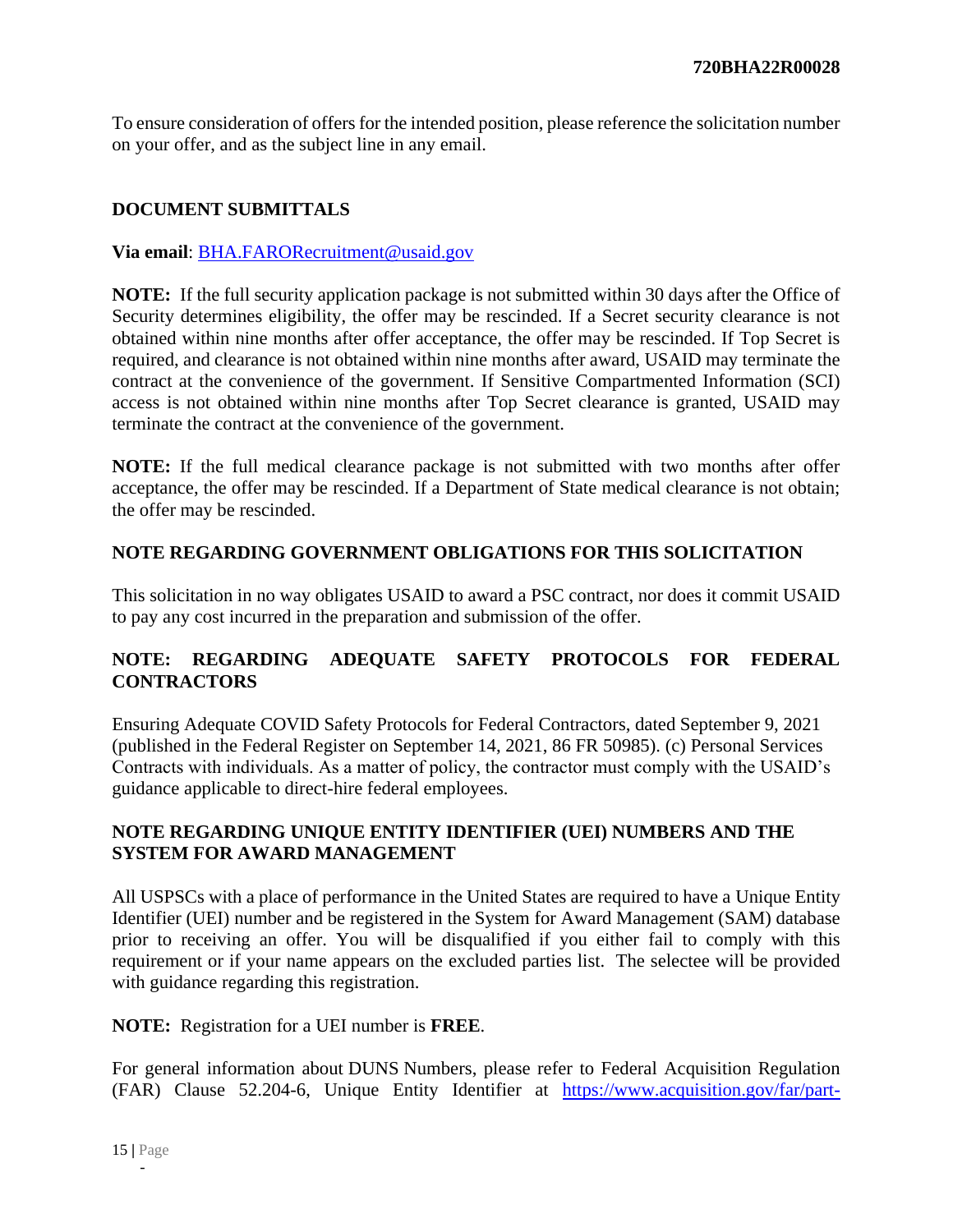[52#FAR\\_52\\_204](https://www.acquisition.gov/far/part-52#FAR_52_204) and FAR 52.204-6, System for Award Management at [https://www.acquisition.gov/far/part-52#FAR\\_52\\_204](https://www.acquisition.gov/far/part-52#FAR_52_204) or [www.sam.gov.](http://www.sam.gov/)

## **V. LIST OF REQUIRED FORMS PRIOR TO AWARD**

The CO will provide instructions about how to complete and submit the following forms after an offeror is selected for the contract award.

Forms outlined below can be found at: <http://www.usaid.gov/forms/> or at<http://www.forms.gov/bgfPortal/main.do>

- **1.** Resume.
- **2.** USPSC Offeror Form (AID 309-2)
- **3.** Medical History and Examination Form (DS-6561). \*\*
- **4.** Questionnaire for Sensitive Positions (for National Security) (SF-86), or \*\*
- **5.** Questionnaire for Non-Sensitive Positions (SF-85). \*\*
- **6.** Finger Print Card (FD-258). \*\*
- **7.** Employment Eligibility Verification (I-9 Form). \*\*

\*\* Forms 3 through 7 shall be completed **ONLY** upon the advice of the Contracting Officer that an offeror is the successful candidate for the job.

#### **VI. BENEFITS AND ALLOWANCES**

As a matter of policy, and as appropriate, a USPSC is normally authorized the following benefits and allowances:

#### 1. BENEFITS:

- (a) Employer's FICA Contribution
- (b) Contribution toward Health & Life Insurance
- (c) Pay Comparability Adjustment
- (d) Annual Increase (pending a satisfactory performance evaluation)
- (e) Eligibility for Worker's Compensation
- (f) Annual and Sick Leave

#### 2. ALLOWANCES

Section numbers refer to rules from the Department of State Standardized Regulations (Government Civilians Foreign Areas), available at [https://aoprals.state.gov/content.asp?content\\_id=282&menu\\_id=101](https://aoprals.state.gov/content.asp?content_id=282&menu_id=101)

- (a) Temporary Lodging Allowance (Section 120).
- (b) Living Quarters Allowance (Section 130).
- (c) Post Allowance (Section 220).
- (d) Supplemental Post Allowance (Section 230).
- (e) Separate Maintenance Allowance (Section 260).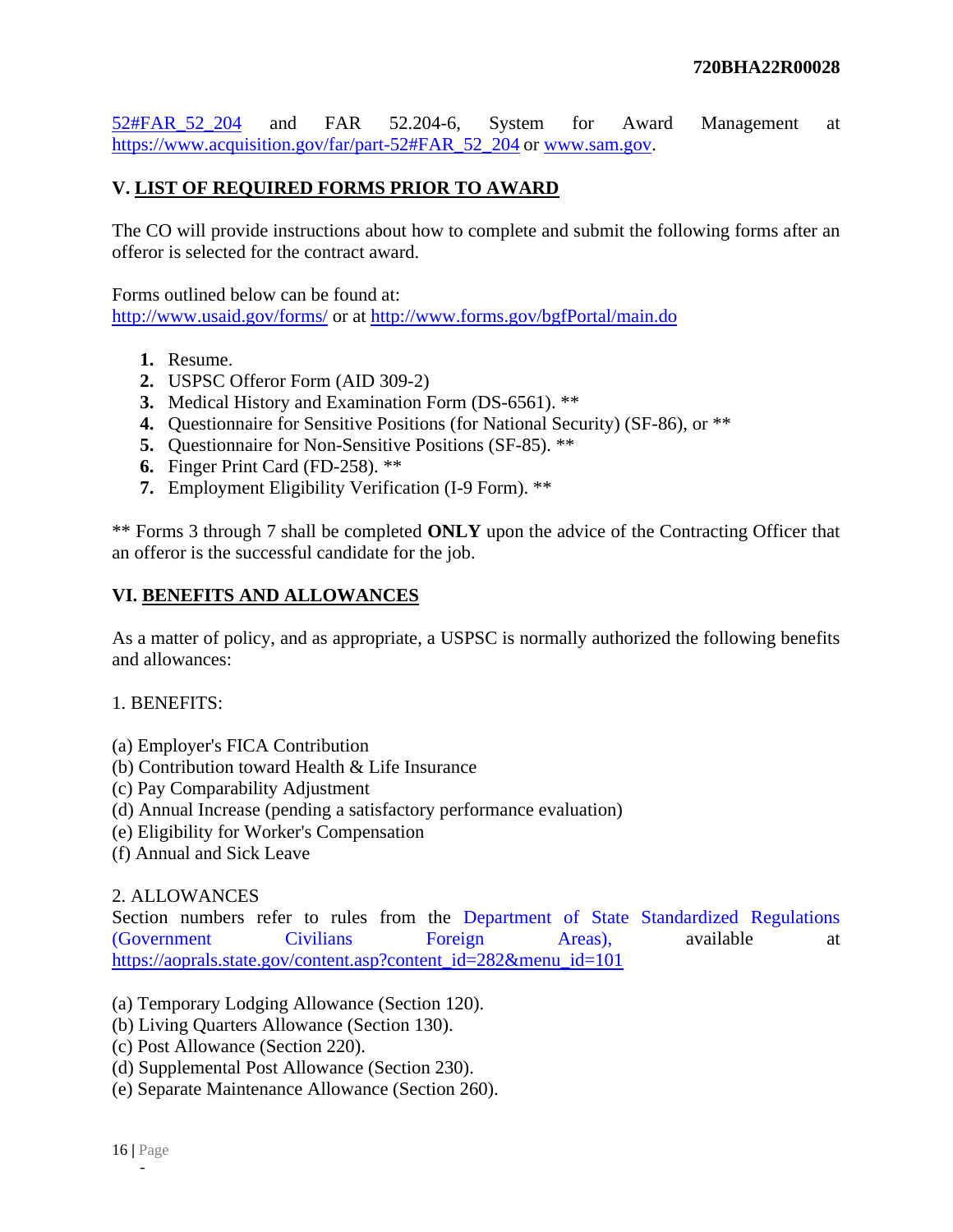- (f) Education Allowance (Section 270).
- (g) Education Travel (Section 280).
- (h) Post Differential (Chapter 500).
- (i) Payments during Evacuation/Authorized Departure (Section 600), and
- (j) Danger Pay (Section 650).

NOTE: Family members of USPSC's seeking employment in the local economy overseas need to be aware of the work permit regulations in the host country.

If a country does not have a bi-lateral work agreement with the U.S. Government, USPSCs must seek Chief of Mission and Contracting Office approval to seek employment in the local economy; approval is not guaranteed.

# **VII. TAXES**

USPSCs are required to pay Federal income taxes, FICA, Medicare and applicable State Income taxes.

# **VIII. USAID REGULATIONS, POLICIES AND CONTRACT CLAUSES PERTAINING TO PSCs**

USAID regulations and policies governing USPSC awards are available at these sources:

1. **USAID Acquisition Regulation (AIDAR), Appendix D,** "Direct USAID Contracts with a U.S. Citizen or a U.S. Resident Alien for Personal Services Abroad," including **contract clause "General Provisions,"** available at

https://www.usaid.gov/sites/default/files/documents/1868/aidar\_0.pdf .

ADS 309 – Personal Services Contracts can be found at: <https://www.usaid.gov/sites/default/files/documents/1868/309.pdf>

### 2. **Contract Cover Page** form **AID 309-1** available at https://www.usaid.gov/forms . **Five Year Table – Support Relief Group (SRG) Field Operations Desk Officer**

| <b>ITEM</b>    | <b>SUPPLIES/SERVICES</b>                  | QUANTIT        | UNIT | <b>UNIT</b>  | <b>AMOUN</b> |
|----------------|-------------------------------------------|----------------|------|--------------|--------------|
| N <sub>O</sub> | (DESCRIPTION)                             |                | (D)  | <b>PRICE</b> | T            |
| (A)            |                                           | $(\mathbf{C})$ |      | (E)          | (F)          |
| 0001           | <b>Base Year 1 - Compensation, Fringe</b> |                | LOT  |              |              |
|                | <b>Benefits and Other Direct Costs</b>    |                |      |              |              |
|                | (ODCs)                                    |                |      |              |              |
|                | - Award Type: Cost                        |                |      |              |              |
|                | - Product Service Code: 497               |                |      |              |              |
|                | - Accounting Info: [Insert from           |                |      |              |              |
|                | Phoenix]                                  |                |      |              |              |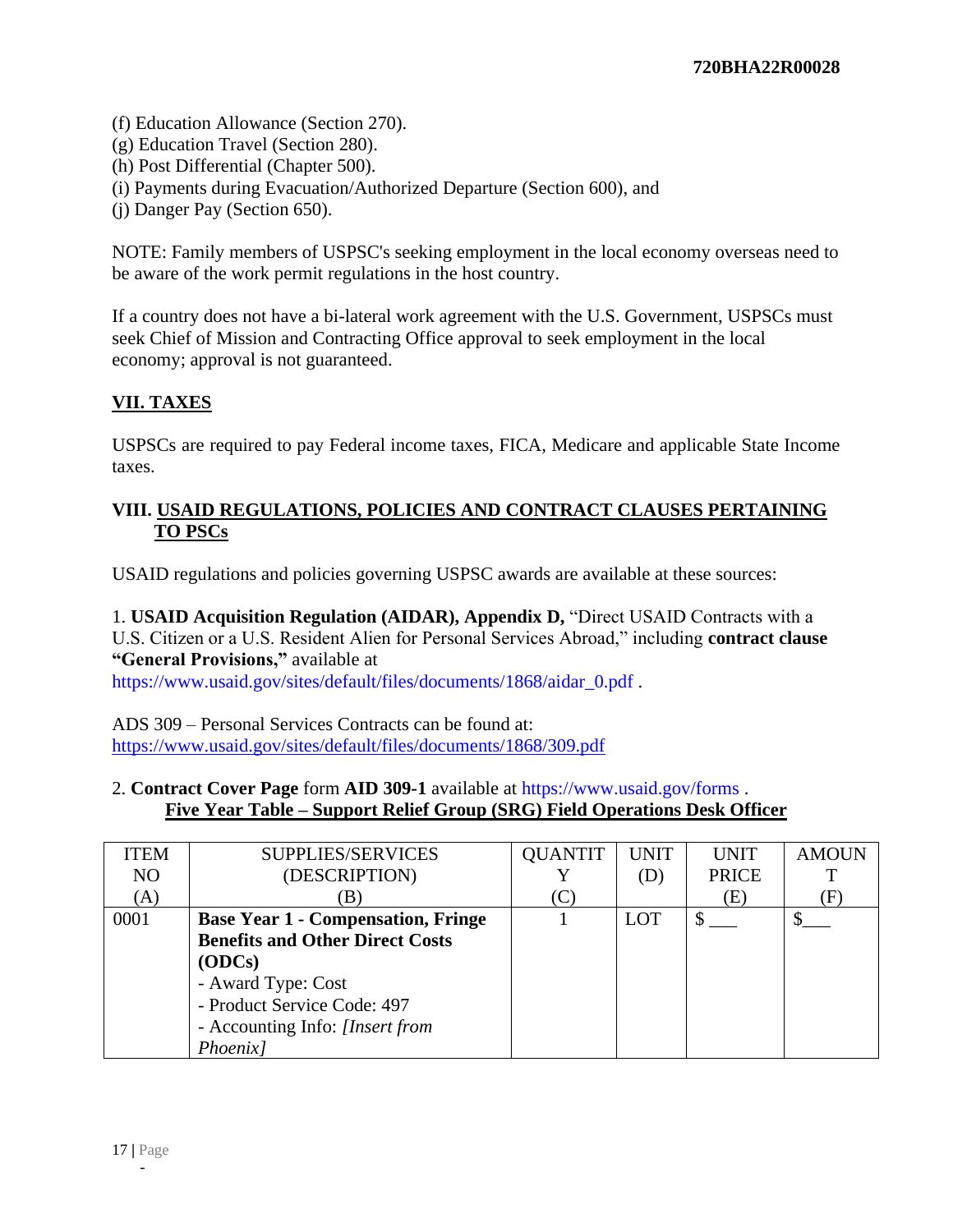| 0002 | <b>Base Year 2 - Compensation, Fringe</b><br><b>Benefits and Other Direct Costs</b><br>(ODCs)<br>- Award Type: Cost<br>- Product Service Code: 497<br>- Accounting Info: [Insert from<br>Phoenix] |   | LOT        | $\mathbb{S}$  | \$ |
|------|---------------------------------------------------------------------------------------------------------------------------------------------------------------------------------------------------|---|------------|---------------|----|
| 0003 | <b>Base Year 3 - Compensation, Fringe</b><br><b>Benefits and Other Direct Costs</b><br>(ODCs)<br>- Award Type: Cost<br>- Product Service Code: 497<br>- Accounting Info: [Insert from<br>Phoenix] | 1 | LOT        | $\mathbb{S}$  | \$ |
| 0004 | <b>Base Year 4 - Compensation, Fringe</b><br><b>Benefits and Other Direct Costs</b><br>(ODCs)<br>- Award Type: Cost<br>- Product Service Code: 497<br>- Accounting Info: [Insert from<br>Phoenix] | 1 | <b>LOT</b> | $\frac{1}{2}$ | \$ |
| 0005 | <b>Base Year 5 - Compensation, Fringe</b><br><b>Benefits and Other Direct Costs</b><br>(ODCs)<br>- Award Type: Cost<br>- Product Service Code: 497<br>- Accounting Info: [Insert from<br>Phoenix] | 1 | LOT        | $\mathbb{S}$  | \$ |

3. Acquisition and Assistance Policy Directives/Contract Information Bulletins (**AAPDs/CIBs**) for Personal Services Contracts with Individuals available at http://www.usaid.gov/workusaid/aapds-cibs .

### **AAPD 06-10 – PSC Medical Expense Payment Responsibility**

AAPD No. 06-10 is hereby incorporated as Attachment 1 to the solicitation.

#### **AAPD 21-05 – Revised and Expanded Fringe Benefits for U.S. Personal Services Contractors**

AAPD No. 21-05 is hereby incorporated as Attachment 2 to the solicitation.

### **AAPD 18-02 REVISED - Medical Evacuation (MEDEVAC) Services**

AAPD No. 18-02 is hereby incorporated as Attachment 3 to the solicitation.

# **FAR 52.222-50 – Combating Trafficking in Persons**

FAR Clause 52.222-50 is hereby incorporated as Attachment 4 to the solicitation.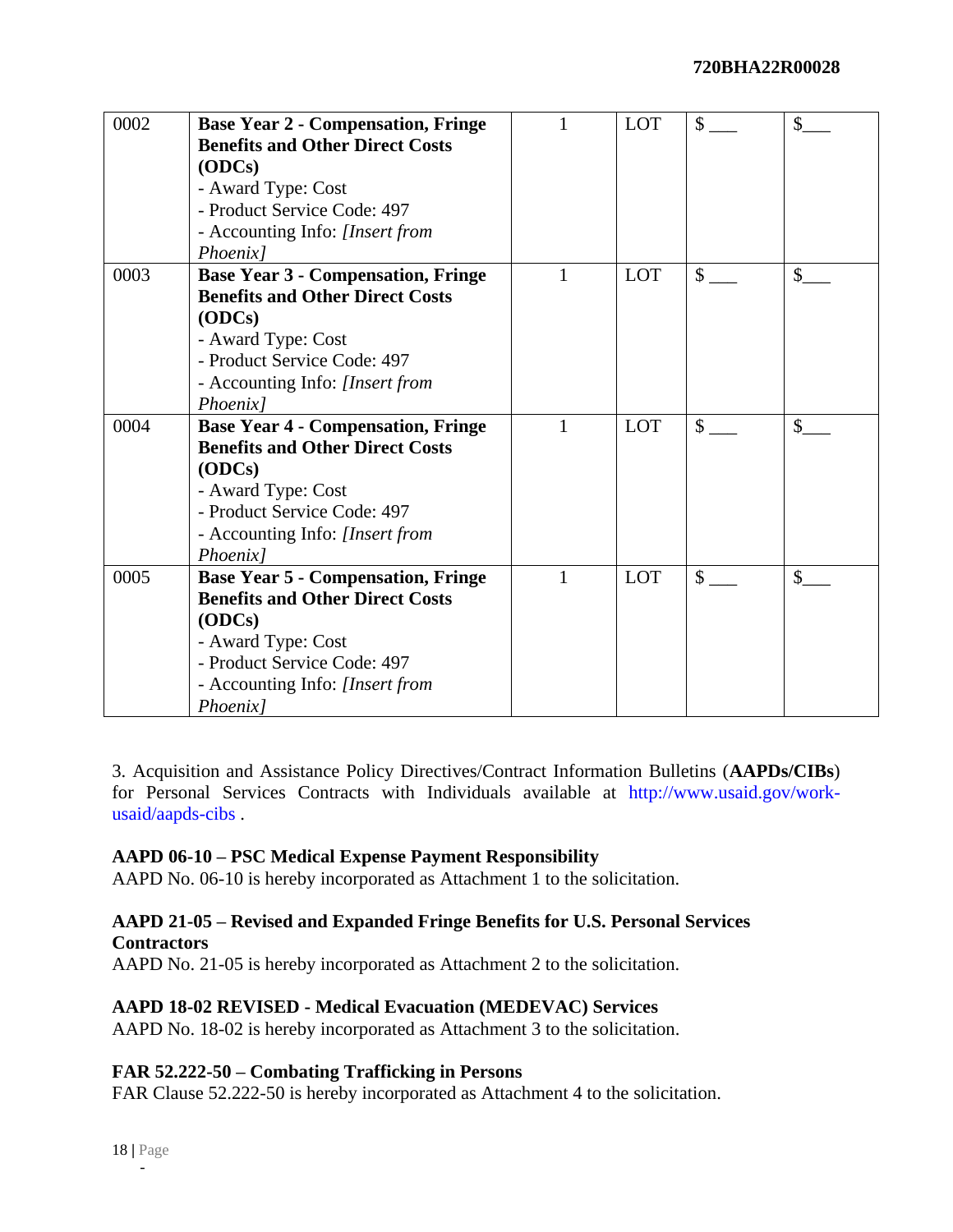**FAR 52.223-99—Ensuring Adequate COVID-19 Safety Protocols for Federal Contractors**  FAR Clause 52.223-99 is hereby incorporated as Attachment 5 to the solicitation.

4. **Ethical Conduct.** By the acceptance of a USAID personal services contract as an individual, the contractor will be acknowledging receipt of the "**Standards of Ethical Conduct for Employees of the Executive Branch,**" available from the U.S. Office of Government Ethics, in accordance with **General Provision 2** and **5 CFR 2635**. See https://www.oge.gov/web/oge.nsf/OGE%20Regulations .

ALL QUALIFIED OFFERORS WILL BE CONSIDERED REGARDLESS OF AGE, RACE, COLOR, SEX, CREED, NATIONAL ORIGIN, LAWFUL POLITICAL AFFILIATION, NON-DISQUALIFYING DISABILITY, MARITAL STATUS, SEXUAL ORIENTATION, AFFILIATION WITH AN EMPLOYEE ORGANIZATION, OR OTHER NON-MERIT FACTOR.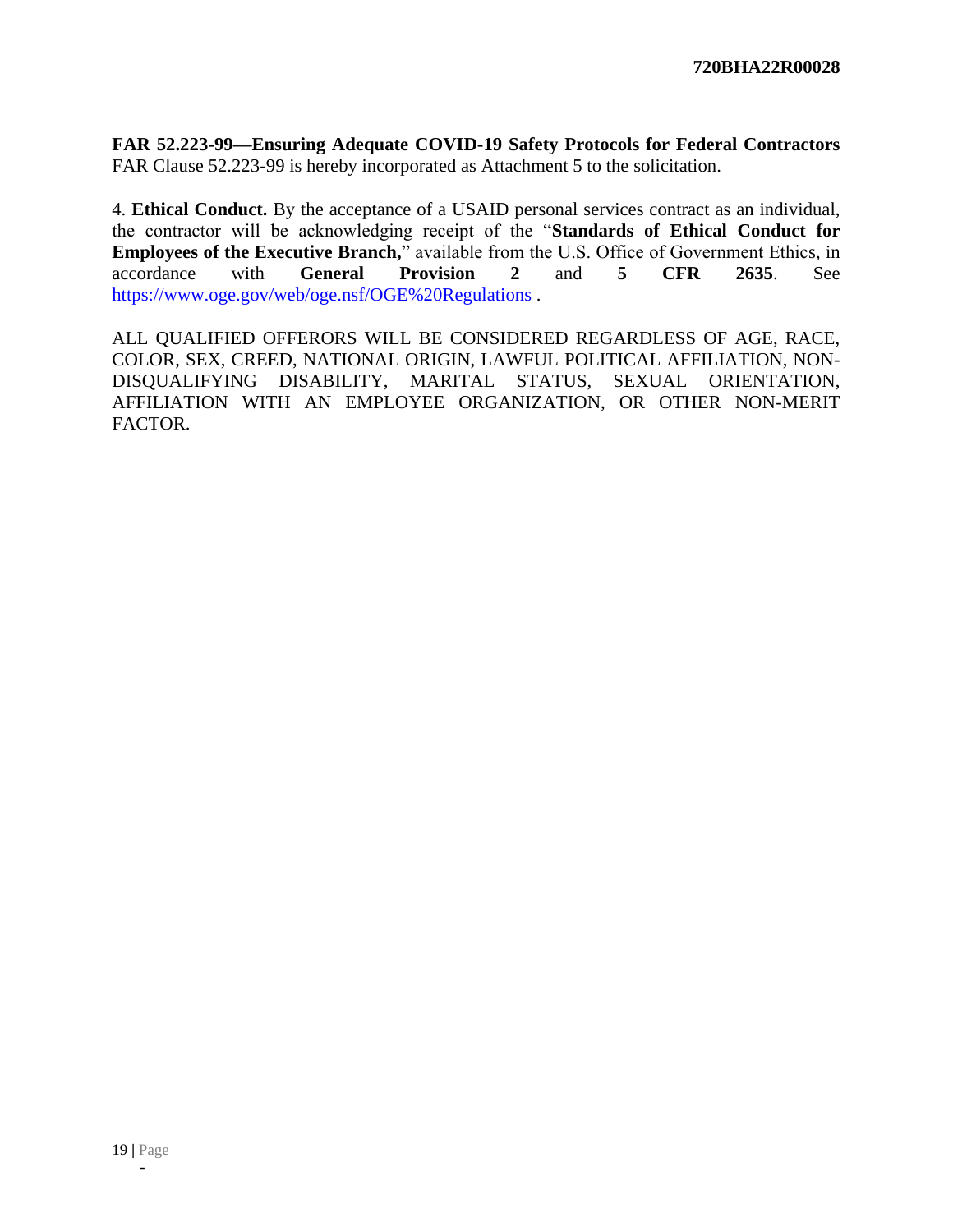# **ATTACHMENT 1**

### **USPSC PROVISION "MEDICAL EXPENSE PAYMENT RESPONSIBILITY (OCTOBER 2006)**

### **MEDICAL EXPENSE PAYMENT RESPONSIBILITY (OCTOBER 2006)**

(a) Definitions. Terms used in this General Provision are defined in 16 FAM 116 (available at [http://www.foia.state.gov/REGS/fams.asp?level=2&id=59&fam=0\)](http://www.foia.state.gov/REGS/fams.asp?level=2&id=59&fam=0). Note: personal services contractors are not eligible to participate in the Federal Employees Health Programs.

(b) The regulations in the Foreign Affairs Manual, Volume 16, Chapter 520 (16 FAM 520), Responsibility for Payment of Medical Expenses, apply to this contract, except as stated below. The contractor and each eligible family member are strongly encouraged to obtain health insurance that covers this assignment. Nothing in this provision supersedes or contradicts any other term or provision in this contract that pertains to insurance or medical costs, except that section (e) supplements General Provision 25. "MEDICAL EVACUATION (MEDEVAC) SERVICES."

(c) When the contractor or eligible family member is covered by health insurance, that insurance is the primary payer for medical services provided to that contractor or eligible family member(s) both in the United States and abroad. The primary insurer's liability is determined by the terms, conditions, limitations, and exclusions of the insurance policy. When the contractor or eligible family member is not covered by health insurance, the contractor is the primary payer for the total amount of medical costs incurred and the U.S. Government has no payment obligation (see paragraph (f) of this provision).

(d) USAID serves as a secondary payer for medical expenses of the contractor and eligible family members who are covered by health insurance, where the following conditions are met:

(1) The illness, injury, or medical condition giving rise to the expense is incurred, caused, or materially aggravated while the eligible individual is stationed or assigned abroad;

(2) The illness, injury, or medical condition giving rise to the expense required or requires hospitalization and the expense is directly related to the treatment of such illness, injury, or medical condition, including obstetrical care; and

(3) The Office of Medical Services (M/MED) or a Foreign Service medical provider (FSMP) determines that the treatment is appropriate for, and directly related to, the illness, injury, or medical condition.

(e) The Mission Director may, on the advice of M/MED or an FSMP at post, authorize medical travel for the contractor or an eligible family member in accordance with the General Provision 10, Travel and Transportation AAPD 06-10 PSC Medical Expense Payment Responsibility 6 Expenses (July 1993), section (i) entitled "Emergency and Irregular Travel and Transportation." In the event of a medical emergency, when time does not permit consultation, the Mission Director may issue a Travel Authorization Form or Medical Services Authorization Form DS-3067,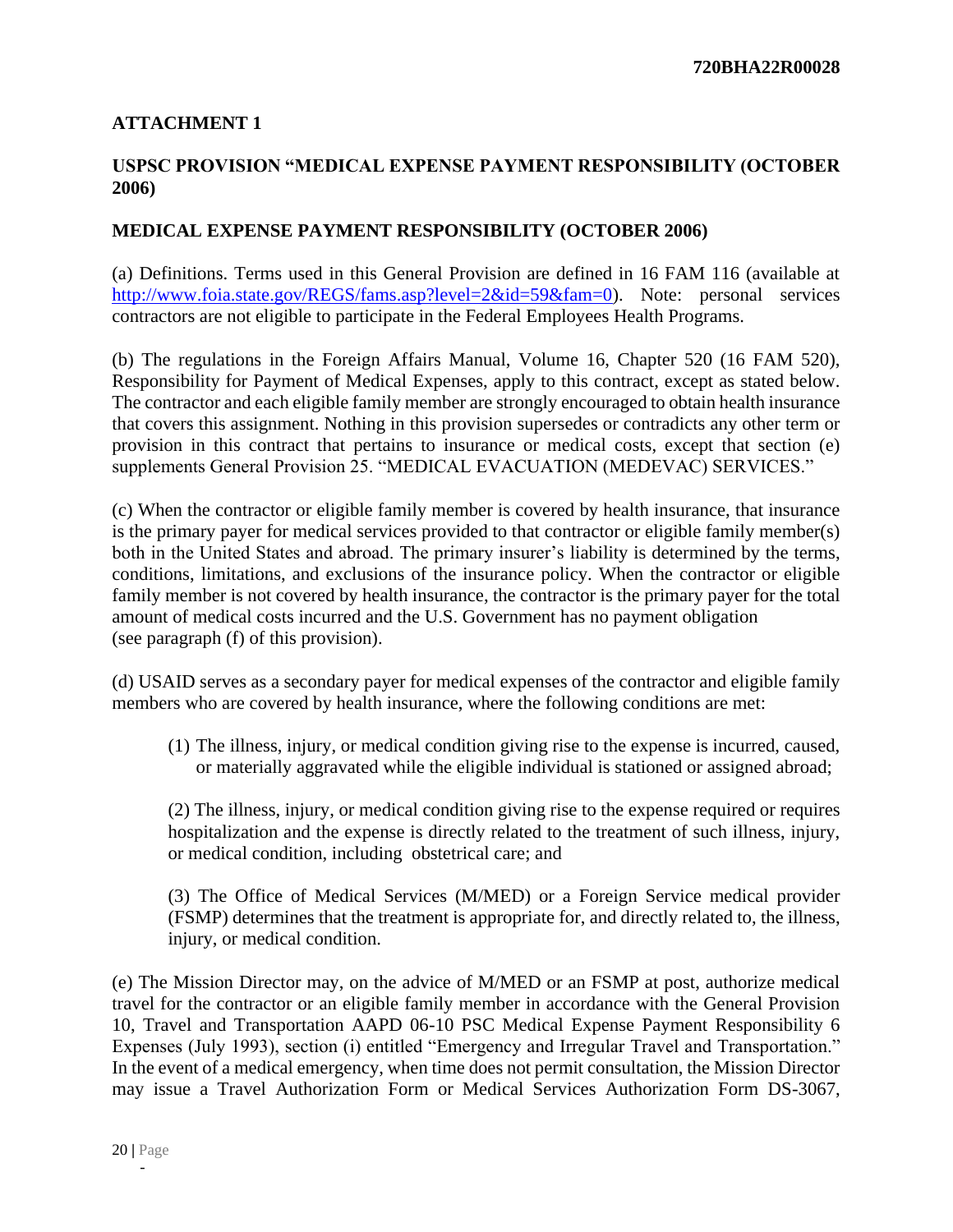provided that the FSMP or Post Medical Advisor (PMA) is notified as soon as possible following such an issuance. The contractor must promptly file a claim with his or her medevac insurance provider and repay to USAID any amount the medevac insurer pays for medical travel, up to the amount USAID paid under this section. The contractor must repay USAID for medical costs paid by the medevac insurer in accordance with sections (f) and (g) below. In order for medical travel to be an allowable cost under General Provision 10, the contractor must provide USAID written evidence that medevac insurance does not cover these medical travel costs.

(f) If the contractor or eligible family member is not covered by primary health insurance, the contractor is the primary payer for the total amount of medical costs incurred. In the event of a medical emergency, the Medical and Health Program may authorize issuance of Form DS-3067, Authorization for Medical Services for Employees and/or Dependents, to secure admission to a hospital located abroad for the uninsured contractor or eligible family member.

In that case, the contractor will be required to reimburse USAID in full for funds advanced by USAID pursuant to the issuance of the authorization. The contractor may reimburse USAID directly or USAID may offset the cost from the contractor's invoice payments under this contract, any other contract the individual has with the U.S. Government, or through any other available debt collection mechanism.

(g) When USAID pays medical expenses (e.g., pursuant to Form DS-3067, Authorization for Medical Services for Employees and/or Dependents), repayment must be made to USAID either by insurance payment or directly by the contractor, except for the amount of such expenses USAID is obligated to pay under this provision. The Contracting Officer will determine the repayment amount in accordance with the terms of this provision and the policies and procedures for employees contained in 16 FAM 521. When USAID pays the medical expenses, including medical travel costs (see section (e) above), of an individual (either the contractor or an eligible family member) who is covered by insurance, that individual promptly must claim his or her benefits under any applicable insurance policy or policies. As soon as the individual receives the insurance payment, the contractor must reimburse USAID for the full amount that USAID paid on the individual's behalf or the repayment amount determined by the Contracting Officer in accordance with this paragraph, whichever is less. If an individual is not covered by insurance, the contractor must reimburse USAID for the entire amount of all medical expenses and any travel costs the contractor receives from his/her medevac provider.

(h) In the event that the contractor or eligible family member fails to recover insurance payments or transfer the amount of such payments to USAID within 90 days, USAID will take appropriate action to collect the payments due, unless such failure is for reasons beyond the control of the USPSC/dependent. (i) Before departing post or terminating the contract, the contractor must settle all medical expense and medical travel costs. If the contractor is insured, he or she must provide proof to the Contracting AAPD 06-10 PSC Medical Expense Payment Responsibility 7 Officer that those insurance claims have been submitted to the insurance carrier(s) and sign a repayment agreement to repay to USAID any amounts paid by the insurance carrier(s).

[End of Provision]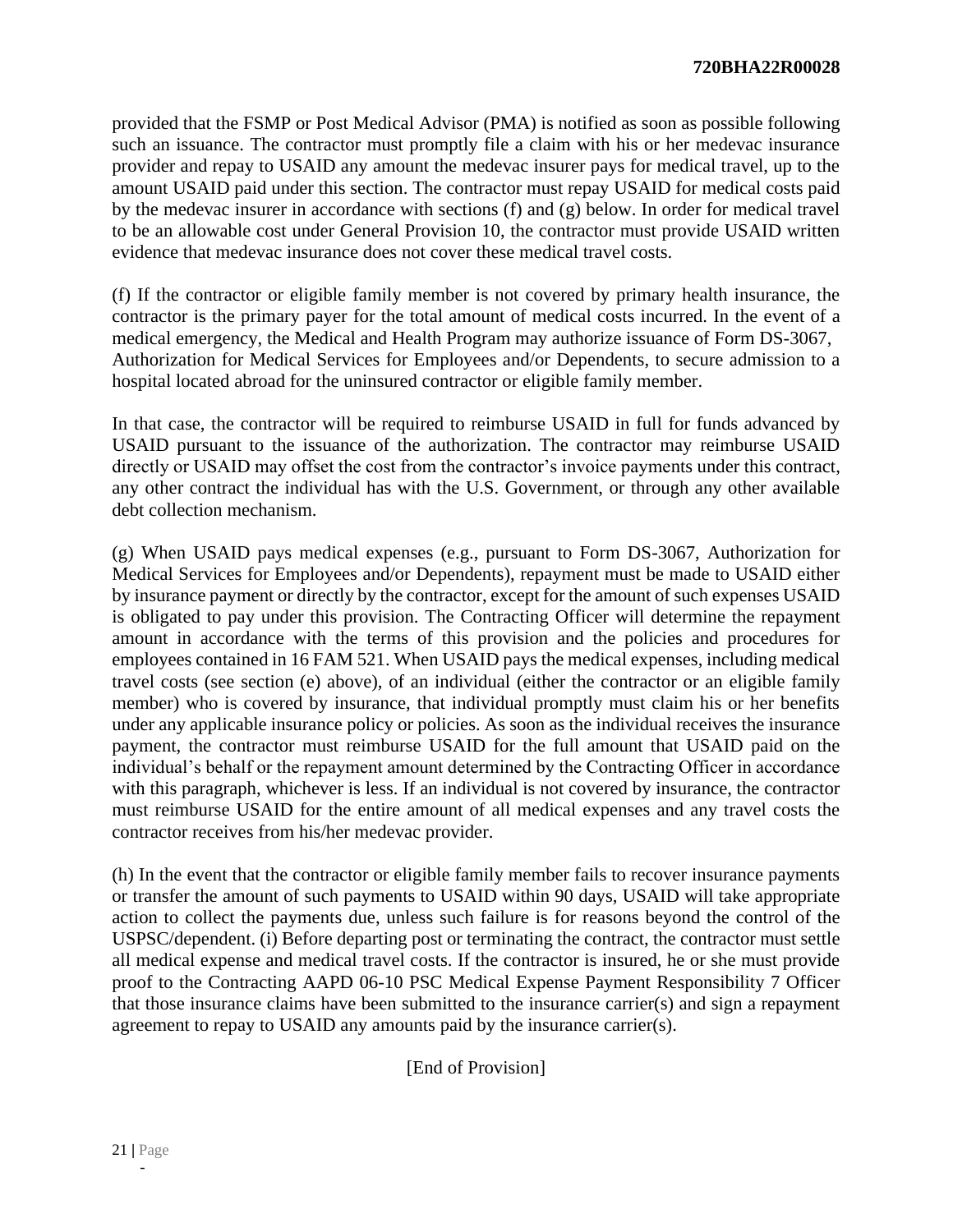## **ATTACHMENT 2**

### **GP. 5 Leave and Holidays (NOV 2021) (Pursuant to class deviation #M/OAA-DEV-AIDAR-22-1-c)**

#### **(a) Annual Leave**

- (1) The contractor is not entitled to annual leave if the period of performance of this contract is 90 days or less. If the contract period of performance is more than 90 days, the contractor shall earn annual leave as of the start date of the contract period of performance as specified in paragraph (a)(2) below.
	- (i) If the contract period of performance is ninety (90) calendar days or more, and the contractor's performance is continuous for the contract period of performance, the contractor is entitled to accrue annual leave as of the start date of the contract.
	- (ii) If the contract period of performance is ninety (90) calendar days or more, and the contractor's performance is not continuous during the contract period of performance, the contractor is entitled to accrue annual leave only for each instance of continuous performance of ninety (90) calendar days or more.
	- (iii) If the contract period of performance is less than ninety (90) calendar days, the contractor is not entitled to accrue annual leave.

(2) The rate at which the contractor will accrue annual leave is based on the contractor's time in service according to the table of this paragraph (a)(2). The accrual rates are based on a fulltime, 40-hour workweek, which will be prorated if the contract provides for a shorter workweek:

| Time in Service            | Annual Leave (AL) Accrual Calculation                                                                              |
|----------------------------|--------------------------------------------------------------------------------------------------------------------|
| 0 to 3 years               | Four hours of leave for each two week period                                                                       |
| over 3, and up to 15 years | Six hours of AL for each two week period<br>(including 10 hours AL for the final pay<br>period of a calendar year) |
| over 15 years              | Eight hours of AL for each two week period                                                                         |

(i) USAID will calculate the time in service based on all the previous service performed by the contractor as—:

(A) An individual personal services contractor with USAID for any duration covered by Sec. 636(a)(3) of the FAA or other statutory authority applicable to USAID; and/or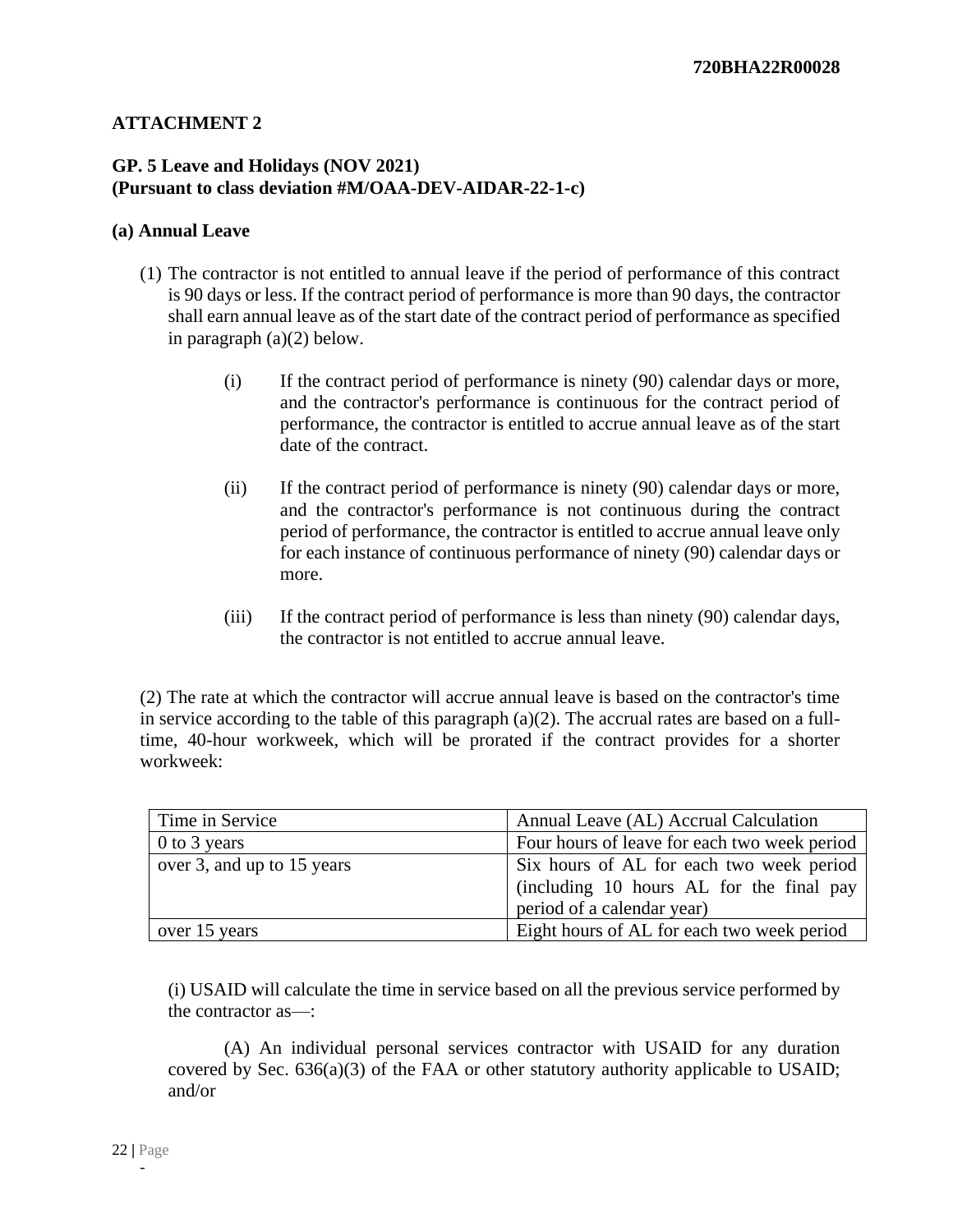(B) A former U.S. Government (USG) direct-hire civilian employee; and/or

(C) An honorable active duty member of the uniformed services based on the definition in 5 U.S.C. 2101(3).

(ii) In addition to the information certified by the contractor in their Offeror Information form, the contracting officer may require the contractor to furnish copies of previously executed contracts, and/or other evidence of previous service (*e.g.,* SF 50, DD Form 214 or 215) to conduct the due diligence necessary to verify creditable previous service.

(3) Annual Leave is provided under this contract primarily for the purposes of providing the contractor necessary rest and recreation during the period of performance. The contractor, in consultation with the Supervisor, must develop an annual leave schedule early in the period of performance, taking into consideration the requirements of the position, the contractor's preference, and other factors. The maximum amount of annual leave that the contractor can carry over from one leave year to the next is limited to 240 hours. The contractor's unused annual leave balance in excess of the 240 hour maximum at the end of the last pay period of each leave year will be forfeited, unless the requirements of the position precluded the contractor from taking such leave. The contractor may be authorized to restore annual leave for exceptional circumstances beyond the control of the contractor. The restoration of annual leave may be approved only by the USAID Administrator, cognizant Assistant Administrator or Head of an Independent Office reporting directly to the USAID Administrator and cannot be delegated further. Annual leave restored must be scheduled and used no later than the earlier of either—

(i) The end of the leave year two years after the date fixed by the approving official as the termination date of the exceptional circumstances beyond the contractor's control, which resulted in the forfeiture; or

(ii) The end of the contract.

(4) The contractor must use all accrued annual leave during the period of performance. At the end of the contract, the contractor will forfeit any unused annual leave except where the requirements of the position precluded the contractor from taking annual leave. In this case, the contracting officer may authorize the following:

(i) The contractor to take annual leave during the concluding weeks of the contract, not to exceed the period of performance; or (ii) Payment of a lump-sum for annual leave not taken based on a signed, written determination and findings (D&F) from the contractor's supervisor. The D&F must set out the facts and circumstances that prevented the contractor from taking annual leave, and the contracting officer must find that the contractor did not cause, or have the ability to control, such facts and circumstances. This lump-sum payment must not exceed the number of days the contractor could have accrued during a twelve (12)-month period based on the contractor's accrual rate.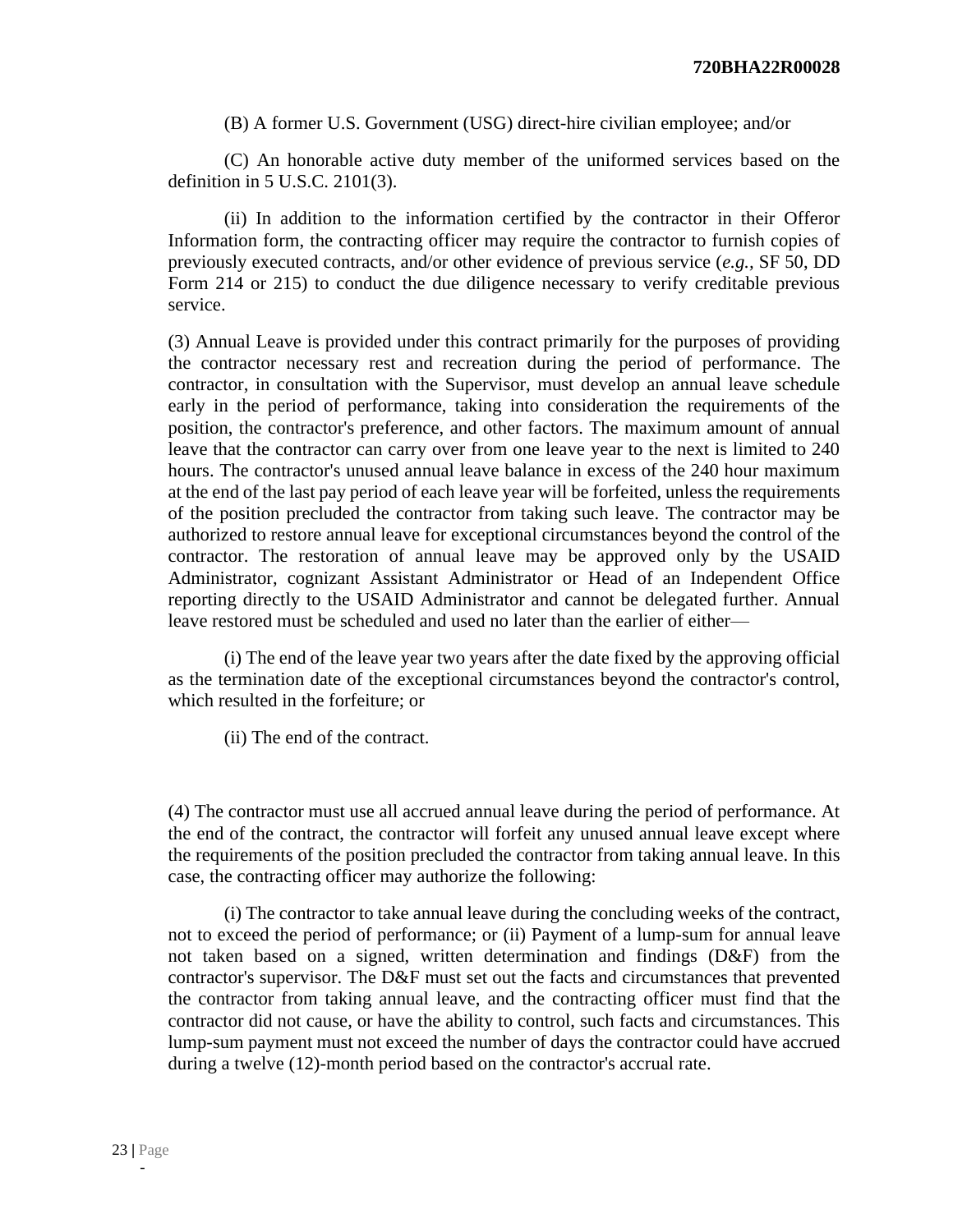(5) The contractor may be granted advanced annual leave by the contracting officer when circumstances warrant. Advanced leave must be approved by the Mission Director, cognizant Assistant Administrator, or Head of an Independent Office reporting directly to the Administrator, as appropriate. In no case may the contracting officer grant advanced annual leave in excess of the amount the contractor can accrue in a twelve (12)-month period or over the life of the contract, whichever is less. At the end of the period of performance or at termination, the contractor must reimburse USAID for any outstanding balance of advanced annual leave provided to the contractor under the contract.

**(b) Sick Leave.** The contractor may use sick leave on the same basis and for the same purposes as USAID direct-hire employees. The contractor will accrue sick leave at a rate not to exceed four (4) hours every two (2) weeks for a maximum of thirteen (13) workdays per year based on a full-time, 40-hour workweek, and the rate of accrual will be prorated if the contract provides for a shorter workweek. The contractor may carry over unused sick leave from year to year under the same contract, and to a new follow-on contract for the same work at the same place of performance. The contractor is not authorized to carry over sick leave to a new contract for a different position or at a different location. The contractor will not be compensated for unused sick leave at the completion of this contract.

*(c) Home Leave.* (1) The contractor may be granted home leave to be taken only in the U.S., its commonwealth, possessions, or territories, in one continuous period, under the following conditions:

(i) The contractor must complete twenty-four (24) continuous months of service abroad under this contract, and must not have taken more than thirty (30) workdays leave (annual, sick, or LWOP) in the U.S., its commonwealths, possessions, or territories. The required service abroad will include the actual days in orientation in the U.S. (excluding any language training), travel time by the most direct route, and actual days abroad beginning on the date of arrival in the cooperating country. Any annual and sick leave taken abroad, excluding leave without pay (LWOP), will count toward the period of service abroad. Any days of annual and sick leave taken in the U.S., its commonwealths, possessions, or territories will not be counted toward the required twenty-four (24) months of service abroad.

(ii) The contractor must agree to return immediately after completing home leave to continue performance for an additional—

(A) Two (2) years, or

(B) Not less than one (1) year, if approved in writing by the Mission Director before the contractor departs on home leave.

(iii) If the contractor agrees to meet the conditions in paragraph  $(c)(1)(ii)$  of this clause above by returning to the same USAID Mission under this contract or a new contract, the contractor may be granted thirty (30) workdays of home leave.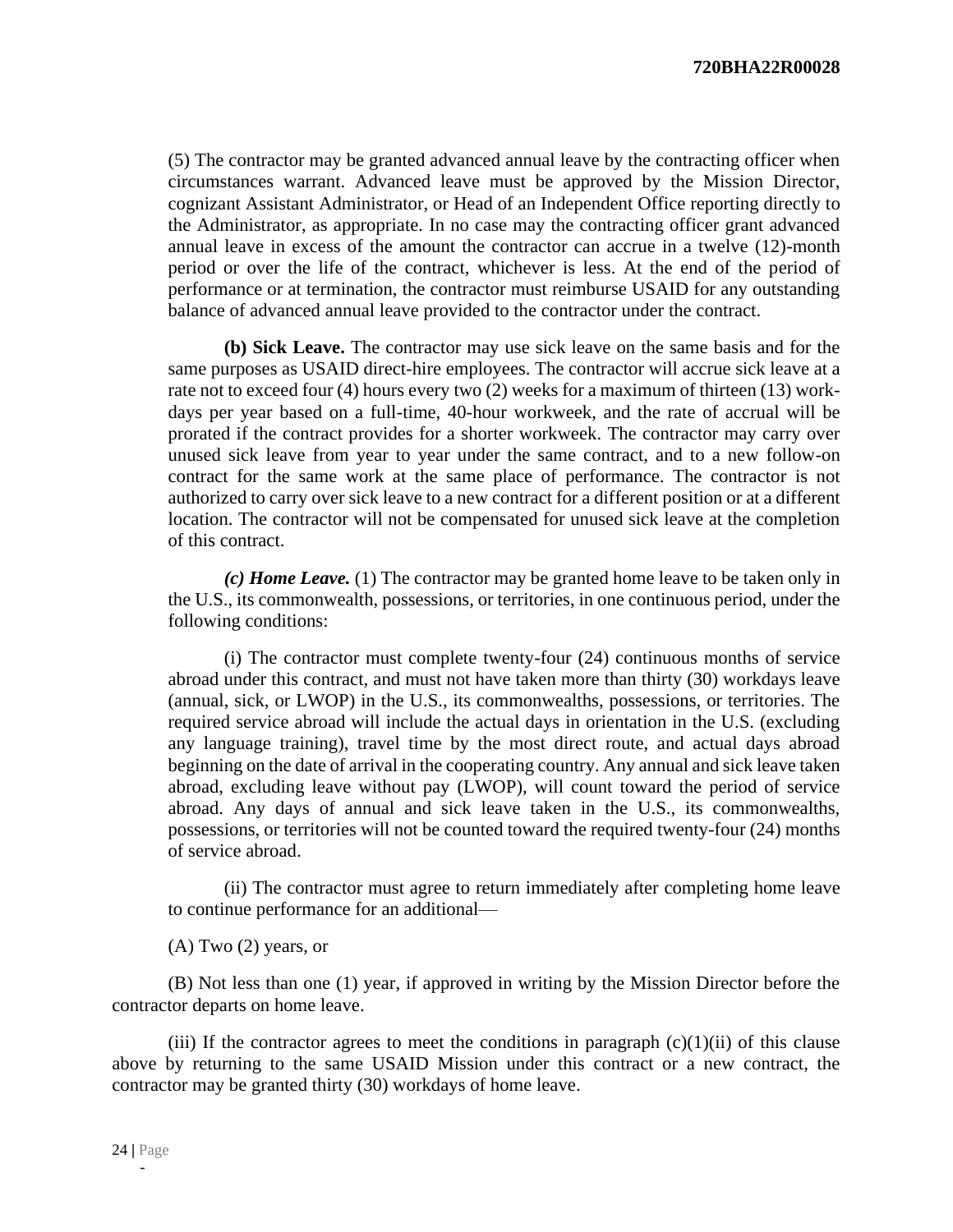(iv) If the contractor agrees to meet the continued performance conditions of paragraph (c)(1)(ii) of this clause and will be relocating to a different USAID Mission under a new USAID personal services contract immediately following the completion of home leave, the contractor may be granted twenty (20) workdays of home leave. USAID will provide the contractor these twenty days of home leave under this contract, not under the new contract.

(v) If home leave eligibility is based on paragraph  $(c)(1)(iv)$  of this clause, prior to departure on home leave, the contractor must submit to the contracting officer at the current Mission, a copy of the new contract with a special award condition in the contract Schedule indicating the contractor's obligation to fulfill the commitment for continued performance in accordance with paragraph  $(c)(1)(ii)$  of this clause.

(2) Notwithstanding the requirements in paragraph  $(c)(1)$  of this clause, the contractor may be granted advanced home leave subject to all of the following conditions:

(i) Granting of advanced home leave would serve in each case to advance the attainment of the objectives of this contract; and

(ii) The contractor has served at least eighteen (18) months abroad, as defined in paragraph (c)(4) of this clause, at the same USAID Mission under this contract, and has not taken more than 30 work days leave (annual, sick or LWOP) in the U.S.; and

(iii) The contractor agrees to return immediately to the same Mission to complete the time remaining to meet the twenty-four (24) month period of service required for home leave, which begins after the contractor returns from home leave, plus an additional—

(A) Two (2) years, or

(B) Not less than one (1) year, if approved by the Mission Director, under the current contract, or under a new contract for the same or similar services at the same Mission, before the contractor departs on home leave.

(3)(i) Home leave must be taken only in the U.S., its commonwealths, possessions, or territories. Any days spent in any other location will be charged to annual leave, or if the contractor does not have accrued annual leave to cover these days, the contractor will be placed on LWOP.

(ii) Travel time by the most direct route is authorized in addition to the home leave authorized under this "Leave and Holidays" clause. Salary during travel to and from the U.S. for home leave will be limited to the time required for travel by the most direct and expeditious route. Additional home leave travel requirements are included in the "Travel and Transportation Expenses" clause of this contract.

(iii) Except for reasons beyond the contractor's control as determined by the contracting officer, the contractor must return abroad immediately after home leave to fulfill the additional required continued performance of services for any home leave provided under this contract, or else the contractor must reimburse USAID for the salary and benefits costs of home leave, travel and transportation, and any other payments related to home leave.

(iv) Unused home leave is not reimbursable under this contract.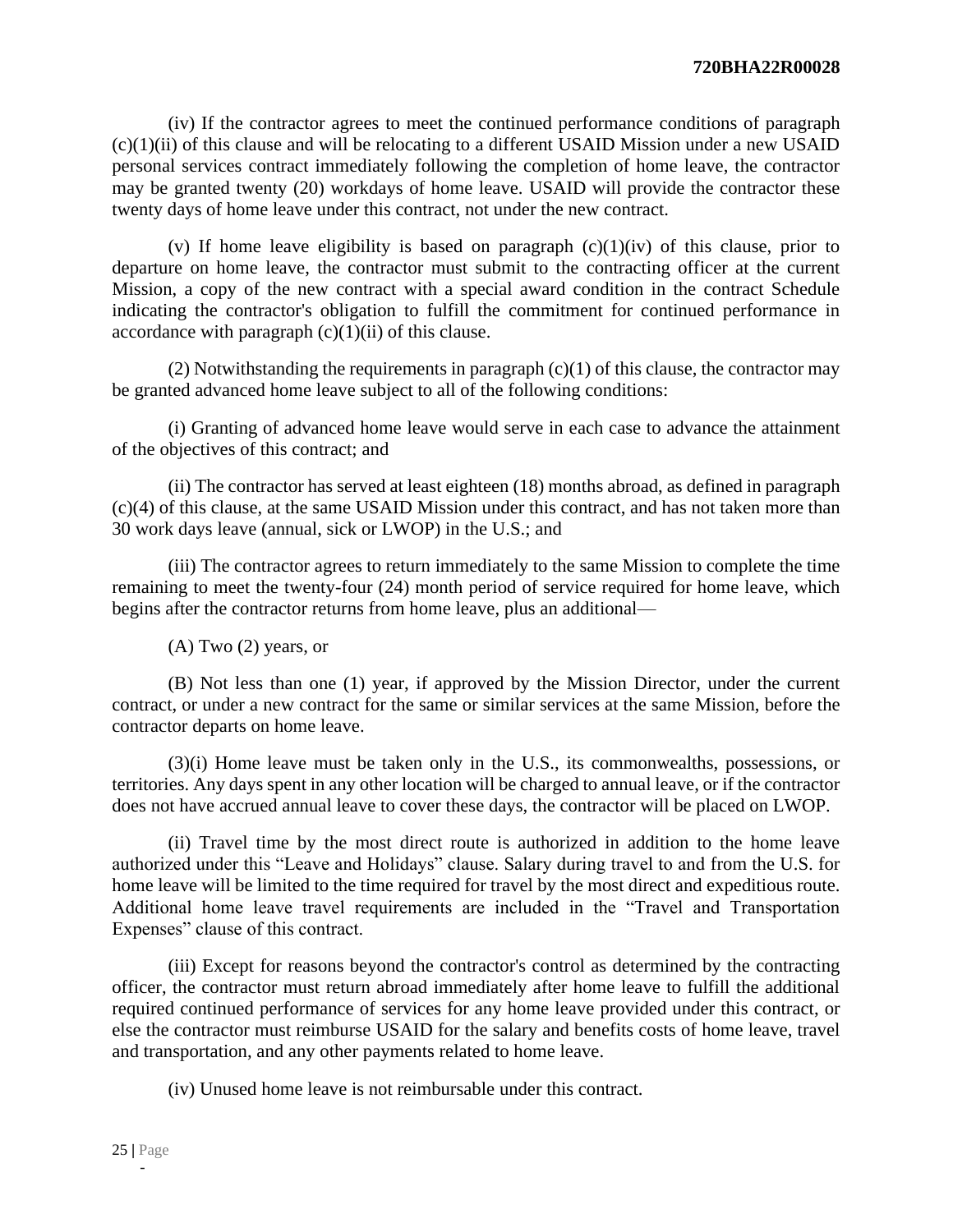(4) The contracting officer may authorize the contractor to spend no more than five (5) days in work status for consultation at USAID/Washington while on home leave in the U.S., before returning abroad. Consultation in excess of five (5) days or at locations other than USAID/Washington must be approved in advance by the Mission Director or the contracting officer.

**(d) Home Leave for Qualifying Posts***.* (1) If the contractor ordinarily qualifies for home leave and has completed a 12-month period at one of the USAID qualifying Missions, as announced by the Department of State or USAID, the contractor is entitled to ten (10) workdays of home leave in addition to the home leave the contractor is normally entitled to in accordance with paragraph (c) of this "Leave and Holidays" clause.

(2) There is no requirement that an eligible contractor take this additional home leave for qualifying Missions; it is for use at the contractor's option. If the contractor is eligible and elects to take such home leave, the contractor must take all ten (10) workdays at one time in the U.S. under the conditions described in paragraphs  $(c)(3)$  and  $(c)(4)$  of this clause. If the contractor is returning to the U.S. and not returning abroad to the same or different USAID Mission, the contractor is not eligible for home leave for qualifying Missions, and this paragraph (d) will not apply.

**(e) Holidays and Administrative Leave***.* The contractor is entitled to all holidays and administrative leave granted by USAID to U.S. direct-hire employees as announced by the Agency or Mission.

**(f) Military Leave.** Military leave of not more than 15 calendar days in any calendar year may be granted to a contractor who is a reservist of the U.S. Armed Forces. The contractor must provide advance notice of the pending military leave to the Contracting Officer or the Mission Director as soon as known. A copy of any such notice must be part of the contract file.

**(g) Leave Without Pay (LWOP).** LWOP may be granted only with the written approval of the Contracting Officer or Mission Director, unless a USPSC is requesting for such leave for family and leave purposes under paragraph (i) below.

**(h) Compensatory Time.** USAID may grant compensatory time off only with the written approval of the contracting officer or Mission Director in rare instances when it has been determined absolutely essential and consistent with the policies that apply to USAID U.S. direct hire employees. The contractor may use earned compensatory time off in accordance with policies that apply to USAID direct-hire employees.

# **(i) Family and Medical Leave (FML)**

(1) USAID provides family and medical leave (FML) for eligible USPSCs working within the U.S., or any Territories or possession of the United States, in accordance with Title I of the Family and Medical Leave Act of 1993, as amended, and as administered by the Department of Labor under [29 CFR 825.](https://www.ecfr.gov/cgi-bin/text-idx?SID=db0243f608afdb03943b0635a819c860&mc=true&tpl=/ecfrbrowse/Title29/29cfr825_main_02.tpl) USAID is also extending FML to eligible USPSCs working outside the U.S., or any Territories or possession of the U.S., in accordance with this paragraph (i) as a matter of policy discretion.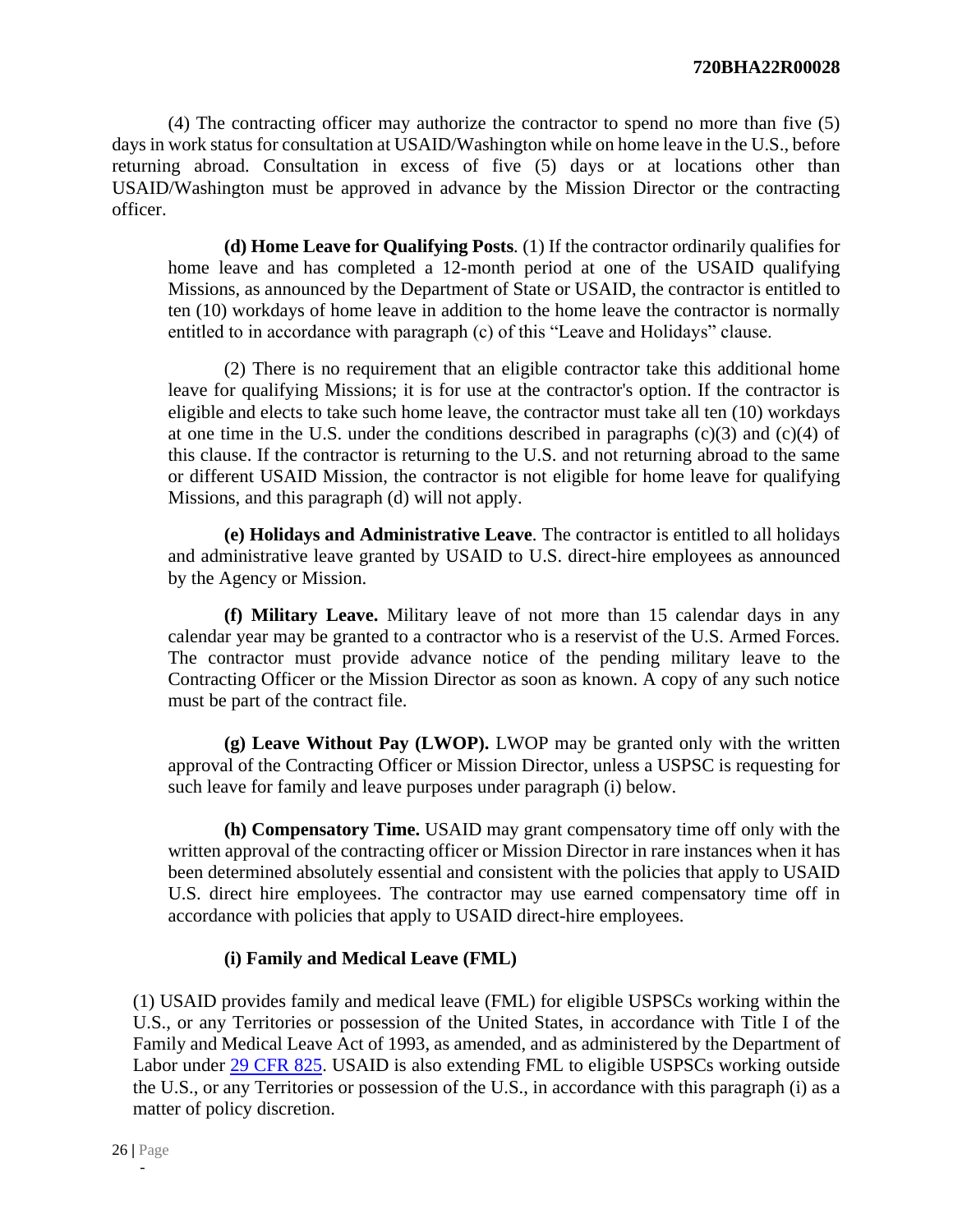(2) FML only applies to USPSCs, not any other type of PSC.

(3) In accordance with 29 CFR 825.110, to be eligible for family and medical leave, the contractor must have--

(i) Been employed or under contract for at least twelve (12) months with a U.S. federal agency as a direct-hire or a personal services contractor; and

(ii) Performed at least 1,250 hours of service with a U.S. federal agency as a direct hire or a personal services contractor during the previous 12-month period immediately preceding the commencement of family and medical leave.

(4) In accordance with 29 CFR 825.200(a), and USAID's internal policies available in Automated Directive System Chapter 309 (ADS 309), an eligible contractor may take up to twelve (12) workweeks of leave under FMLA, Title I, in any 12-month period for the reasons specified in 29 CFR 825.112.

(5) In accordance with 29 CFR part 825.207, the contractor may take LWOP for family and medical leave purposes. However, the contractor may choose to substitute LWOP with accrued annual or sick leave earned under the terms of this contract. If the contractor does not choose to substitute accrued paid leave, the contracting officer, in consultation with the contractor's supervisor, may require the contractor to substitute accrued paid leave for LWOP. The contracting officer must obtain the required certifications for approval of family medical leave in accordance with USAID policy. The contractor must notify the contractor's Supervisor of the intent to substitute paid leave for LWOP prior to the date such paid leave commences. After having invoked the entitlement to family and medical leave and taking LWOP for that purpose, the contractor cannot retroactively substitute paid leave for the LWOP already taken under family and medical leave.

(6) FML is not authorized for any period beyond the completion date of this contract.

(7) When requesting family medical leave, the contractor must submit the relevant leave request in writing, including certifications and other supporting documents required by 29 CFR 825 and USAID policy in ADS 309.

(8) The U.S. Department of Labor's (DOL's) [Wage and Hour Division \(WHD\) Publication](https://www.dol.gov/whd/regs/compliance/posters/fmlaen.pdf)  [1420](https://www.dol.gov/whd/regs/compliance/posters/fmlaen.pdf) explains the FMLA's provisions and provides information concerning procedures for filing complaints for violations of the Act.

#### (j) *Paid Parental Leave***.**

 (1) If the contractor is eligible for family and medical leave in accordance with paragraph (i) "Family and Medical Leave" of this clause, then instead of family and medical leave, the contractor may be authorized to take paid parental leave as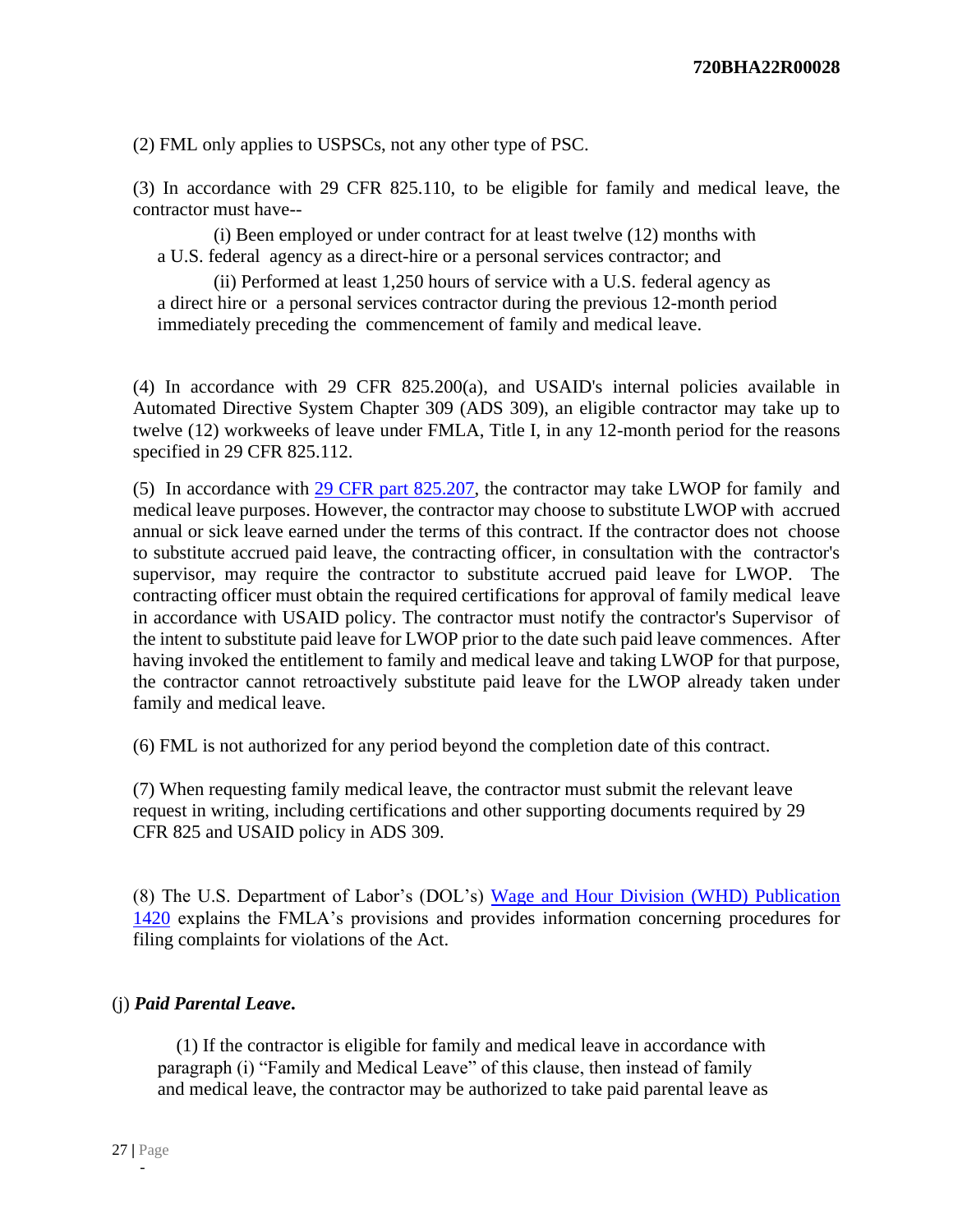specified in this paragraph, similar to that provided to USAID direct-hire employees. When authorized to do so by the contracting officer, the contractor may elect to substitute paid parental leave for up to twelve (12) workweeks of family and medical leave, as specified in paragraph (i) of this clause. The contractor may take such paid parental leave after the occurrence of the birth or placement of a child which results in the contractor assuming and continuing a parental role with respect to the newly born or placed child in accordance with the requirements of this paragraph (j).

 (2) Paid parental leave may be taken intermittently or on a reduced leave schedule, subject to the mutual agreement of the contractor and their supervisor. Paid parental leave must be used no later than the end of the 12-month period beginning on the date of the birth or placement involved. At the end of that 12 month period, any unused balance of paid parental leave expires and is not available for future use. No payment will be made for unused or expired paid parental leave. Paid parental leave is not annual leave, and thus will not be included in any lumpsum payment for annual leave following completion or

termination of the contract.

(3) To establish eligibility for paid parental leave, the contracting officer may require the contractor to provide documentation of entitlement and a signed certification. Appropriate documentation of entitlement is to show that the contractor's use of paid parental leave is directly connected with a birth or placement that has occurred, such as a birth certificate or a document from an adoption or foster care agency regarding the placement. By the signed certification, the contractor is attesting that the paid parental leave is being taken by the contractor in connection with the documented birth or placement, and that the contractor has a continuing parental role with respect to the newly born or placed child.

(4) (i) The contractor may not use any paid parental leave unless the contractor agrees in writing, before commencement of the leave, to return immediately after completing paid parental leave to continue performance under this contract for at least 12 workweeks. This 12-workweek period of performance obligation begins on the contractor's first scheduled workday after the contractor concludes taking such leave, whether taken consecutively or intermittently, regardless of the amount of leave taken. The period of performance obligation by the contractor is fixed at 12 workweeks regardless of the amount of leave used by the contractor. Due to this 12-workweek mandatory period of performance obligation, the contracting officer will not authorize paid parental leave for use by the contractor within the last 12 workweeks before the contract end date, including option periods if any, regardless whether exercised. Within the last 24 workweeks of the contract, because of the mandatory 12-week period of obligation, the contracting officer will only authorize paid parental leave for any time remaining before the contract end date beyond the 12-week mandatory period of performance. Any paid parental leave taken by the contractor as well as the 12 week period of performance obligation must be completed by the contract end date, including any option periods, regardless of whether exercised.

(ii) If the contractor is eligible for paid parental leave, but is physically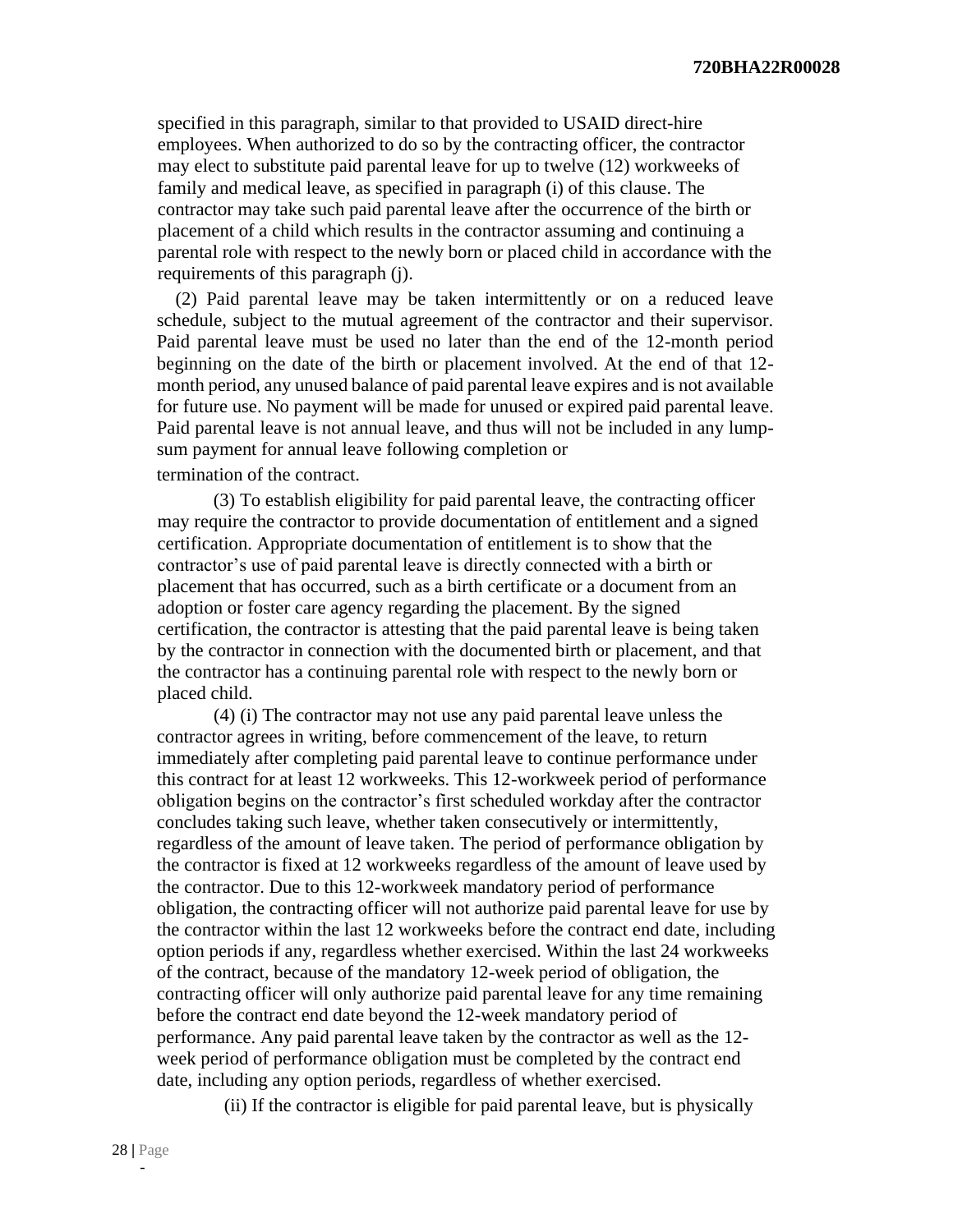or mentally incapable of entering into the period of performance obligation agreement before the period of leave, such leave may be temporarily authorized, or retroactively invoked upon return to duty, subject to a determination that, in the Agency's judgment, the contractor was incapable of entering into such agreement in accordance with the requirements of this paragraph (4) at the time of the commencement of the leave entitlement.

(5) (i) If, during the period of paid parental leave or of the required 12 workweek period of performance obligation, the contractor learns, or decides, they will not be able or willing to complete the period of performance obligation, the contractor must notify their supervisor and contracting officer of the situation as soon as possible. After receiving such notice, the contracting officer will coordinate with the supervisor to determine whether reimbursement is required in accordance with this paragraph (5).

(ii) If the contractor fails to return to work for the required 12-week obligation, the Agency will require reimbursement from the contractor of an amount equal to the total amount of the Government contributions paid by the Agency to or on behalf of the contractor to maintain the contractor's health insurance coverage during the period of paid parental leave.

(iii) The contracting officer may waive the reimbursement requirement of this paragraph (5) if the contractor is unable to fulfill the required 12-workweek obligation for any of the following reasons:

(A) in the Agency's judgment, the contractor is unable to return to work because of the continuation, recurrence, or onset of a serious health condition (including mental health) of the contractor or the newly born or placed child—but only if the condition is related to the applicable birth or placement; or

(B) in the Agency' judgment, the contractor is unable to return to work due to circumstances beyond the contractor's control that precludes performance under the contract; or (

C) the contracting officer terminates the contract for convenience in accordance with the clause entitled "Termination", or does not exercise any option period.

**(k) Leave Records.** The contractor shall maintain current leave records for himself/herself and make them available, as requested by the Mission Director or the Contracting Officer.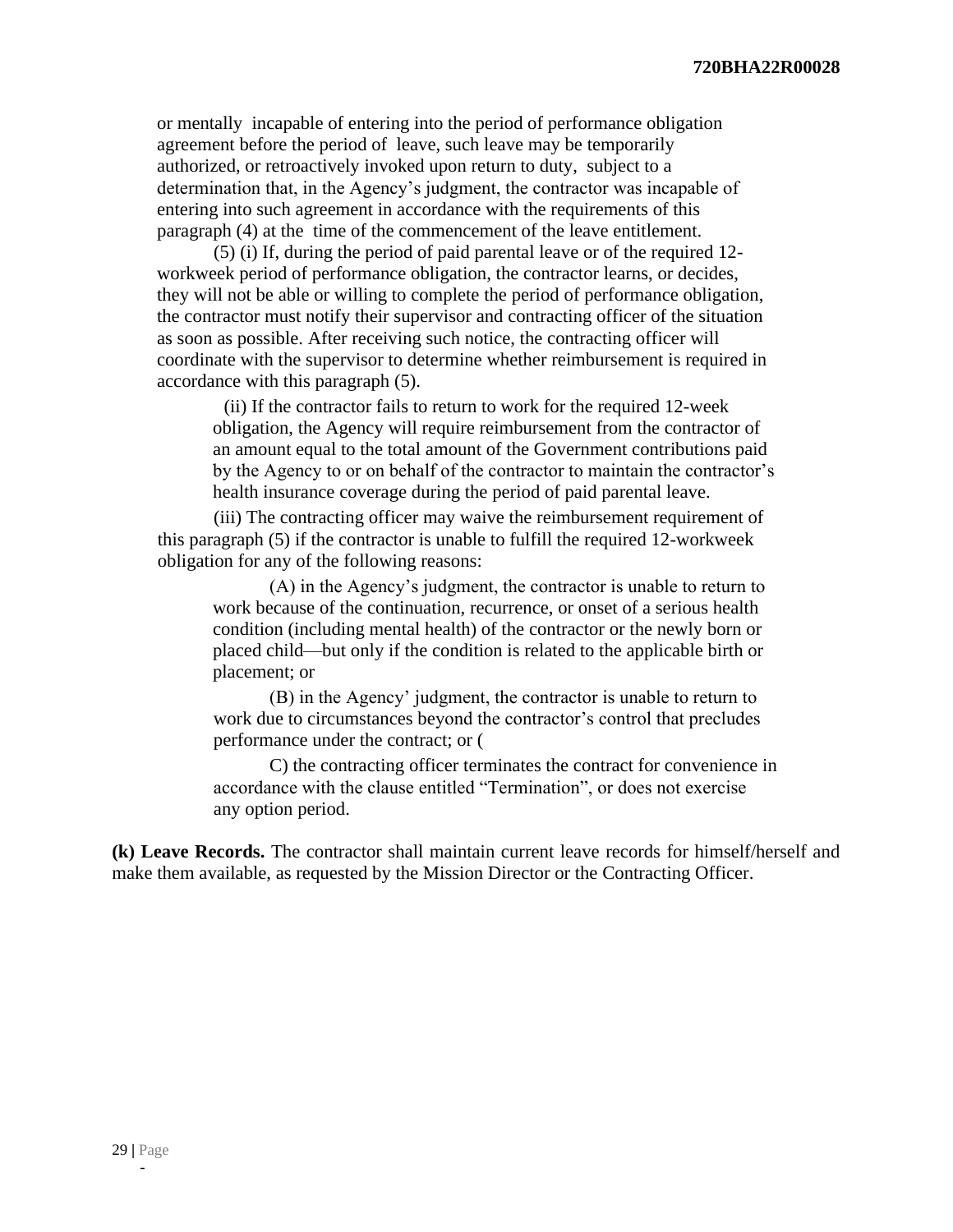# **ATTACHMENT 3**

### **Title 48 of the Code of Federal Regulations (CFR) Chapter 7 USAID Acquisition Regulation (AIDAR)**

### **APPENDIX D--DIRECT USAID CONTRACTS WITH A U.S. CITIZEN OR A U.S. RESIDENT ALIEN FOR PERSONAL SERVICES ABROAD**

## **GP 25. MEDICAL EVACUATION (MEDEVAC) SERVICES (DEC 2019) (Pursuant to class deviation #M/OAA-DEV-AIDAR-20-3c)**

A contractor who is required to relocate abroad and accompanying eligible family members; or a contractor on official travel status abroad on temporary duty or training, will be provided Medevac services through the Department of State, Bureau of Medical Services, similar to that provided to U.S. Government employees in 16 FAM 300 Medical Travel. Medevac costs that will be covered by USAID include travel and per diem, but do not include medical care costs.

To be eligible for Medevac services covered by the Department of State Medevac program, the contractor and accompanying eligible family members must obtain and maintain international health insurance coverage in accordance with the clause of the contract entitled, "Insurance."

# [END CLAUSE]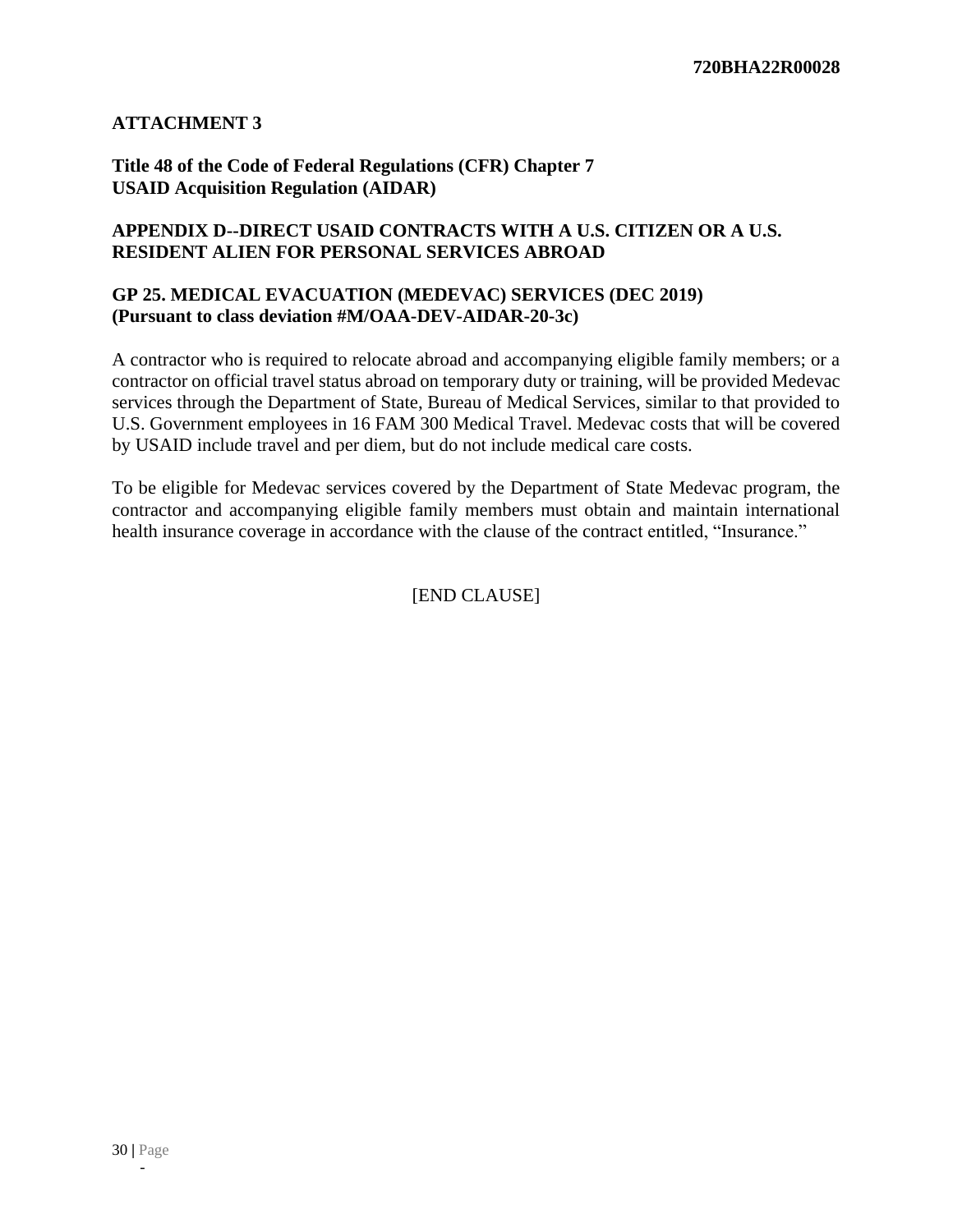### **ATTACHMENT 4**

#### **52.222-50 Combating Trafficking in Persons (NOV 2021)**

(a) *Definitions*. As used in this clause-

 *Agent* means any individual, including a director, an officer, an employee, or an independent contractor, authorized to act on behalf of the organization.

*Coercion* means-

(1) Threats of serious harm to or physical restraint against any person;

 (2) Any scheme, plan, or pattern intended to cause a person to believe that failure to perform an act would result in serious harm to or physical restraint against any person; or

(3) The abuse or threatened abuse of the legal process.

 *Commercial sex act* means any sex act on account of which anything of value is given to or received by any person.

*Commercially available off-the-shelf (COTS) item* —

(1) Means any item of supply (including construction material) that is—

 (i) A commercial product (as defined in paragraph (1) of the definition of "commercial product" at Federal Acquisition Regulation (FAR) [2.101;](https://www.acquisition.gov/far/2.101#FAR_2_101)

(ii)Sold in substantial quantities in the commercial marketplace; and

 (iii)Offered to the Government, under a contract or subcontract at any tier, without modification, in the same form in which it is sold in the commercial marketplace; and

 (2)Does not include bulk cargo, as defined in [46 U.S.C. 40102\(4\),](http://uscode.house.gov/browse.xhtml;jsessionid=114A3287C7B3359E597506A31FC855B3) such as agricultural products and petroleum products.

 *Debt bondage* means the status or condition of a debtor arising from a pledge by the debtor of his or her personal services or of those of a person under his or her control as a security for debt, if the value of those services as reasonably assessed is not applied toward the liquidation of the debt or the length and nature of those services are not respectively limited and defined.

 *Employee* means an employee of the Contractor directly engaged in the performance of work under the contract who has other than a minimal impact or involvement in contract performance.

*Forced Labor* means knowingly providing or obtaining the labor or services of a person-

 (1) By threats of serious harm to, or physical restraint against, that person or another person;

 (2) By means of any scheme, plan, or pattern intended to cause the person to believe that, if the person did not perform such labor or services, that person or another person would suffer serious harm or physical restraint; or

(3) By means of the abuse or threatened abuse of law or the legal process.

*Involuntary servitude* includes a condition of servitude induced by means of-

 (1) Any scheme, plan, or pattern intended to cause a person to believe that, if the person did not enter into or continue in such conditions, that person or another person would suffer serious harm or physical restraint; or

(2) The abuse or threatened abuse of the legal process.

 *Recruitment fees* means fees of any type, including charges, costs, assessments, or other financial obligations, that are associated with the recruiting process, regardless of the time, manner, or location of imposition or collection of the fee.

 (1) Recruitment fees include, but are not limited to, the following fees (when they are associated with the recruiting process) for-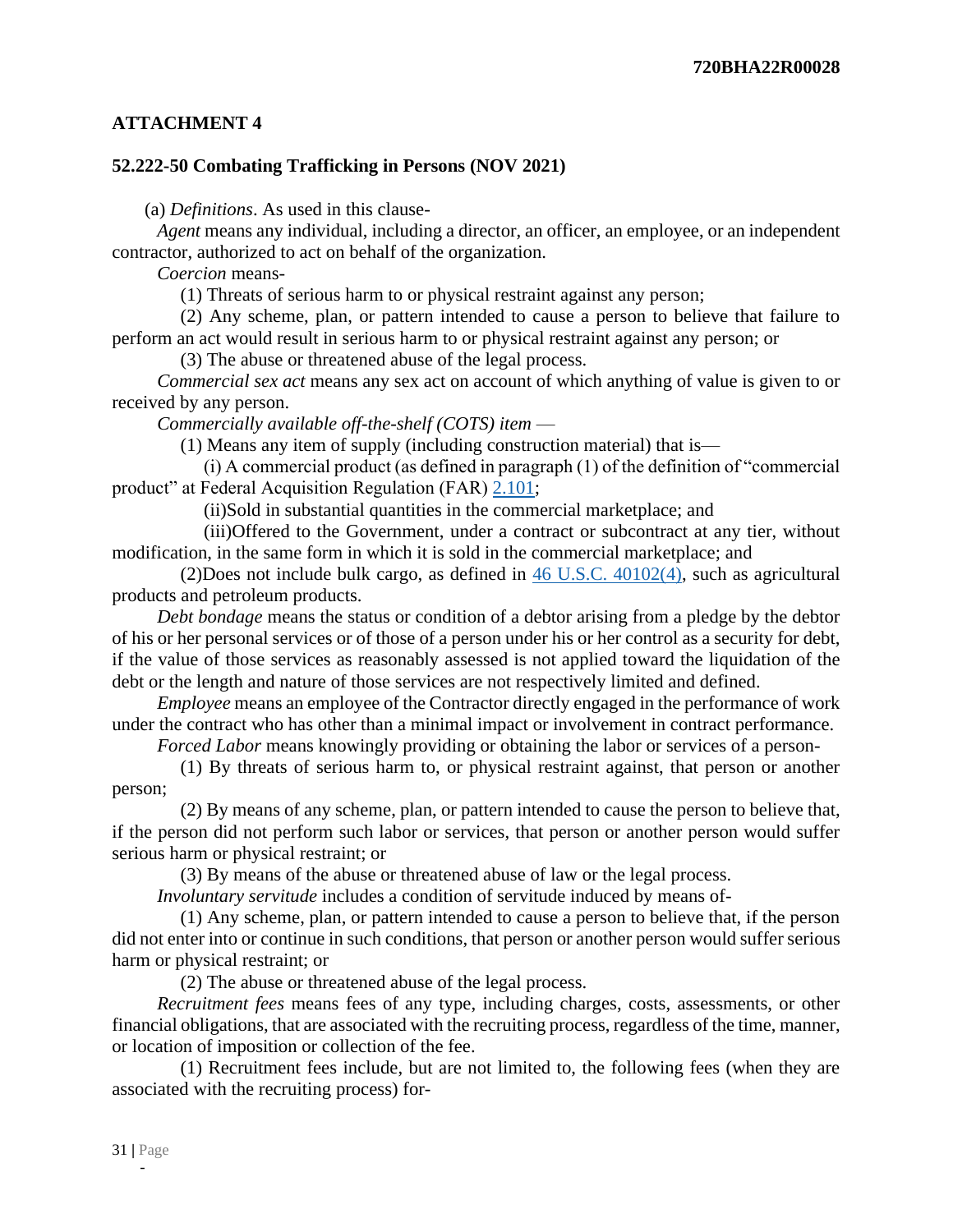(i) Soliciting, identifying, considering, interviewing, referring, retaining, transferring, selecting, training, providing orientation to, skills testing, recommending, or placing employees or potential employees;

(ii) Advertising

fees;

(iii) Obtaining permanent or temporary labor certification, including any associated

(iv) Processing applications and petitions;

(v) Acquiring visas, including any associated fees;

 (vi) Acquiring photographs and identity or immigration documents, such as passports, including any associated fees;

 (vii) Accessing the job opportunity, including required medical examinations and immunizations; background, reference, and security clearance checks and examinations; and additional certifications;

(viii) An employer's recruiters, agents or attorneys, or other notary or legal fees;

 (ix) Language interpretation or translation, arranging for or accompanying on travel, or providing other advice to employees or potential employees;

 (x) Government-mandated fees, such as border crossing fees, levies, or worker welfare funds;

(xi) Transportation and subsistence costs-

 (A) While in transit, including, but not limited to, airfare or costs of other modes of transportation, terminal fees, and travel taxes associated with travel from the country of origin to the country of performance and the return journey upon the end of employment; and

(B) From the airport or disembarkation point to the worksite;

(xii) Security deposits, bonds, and insurance; and

(xiii) Equipment charges.

 (2) A recruitment fee, as described in the introductory text of this definition, is a recruitment fee, regardless of whether the payment is-

(i) Paid in property or money;

(ii) Deducted from wages;

(iii) Paid back in wage or benefit concessions;

(iv) Paid back as a kickback, bribe, in-kind payment, free labor, tip, or tribute; or

 (v) Collected by an employer or a third party, whether licensed or unlicensed, including, but not limited to-

(A) Agents;

(B) Labor brokers;

(C) Recruiters;

(D) Staffing firms (including private employment and placement firms);

(E) Subsidiaries/affiliates of the employer;

(F) Any agent or employee of such entities; and

(G) Subcontractors at all tiers.

*Severe forms of trafficking in persons* means-

 (1) Sex trafficking in which a commercial sex act is induced by force, fraud, or coercion, or in which the person induced to perform such act has not attained 18 years of age; or

 (2) The recruitment, harboring, transportation, provision, or obtaining of a person for labor or services, through the use of force, fraud, or coercion for the purpose of subjection to involuntary servitude, peonage, debt bondage, or slavery.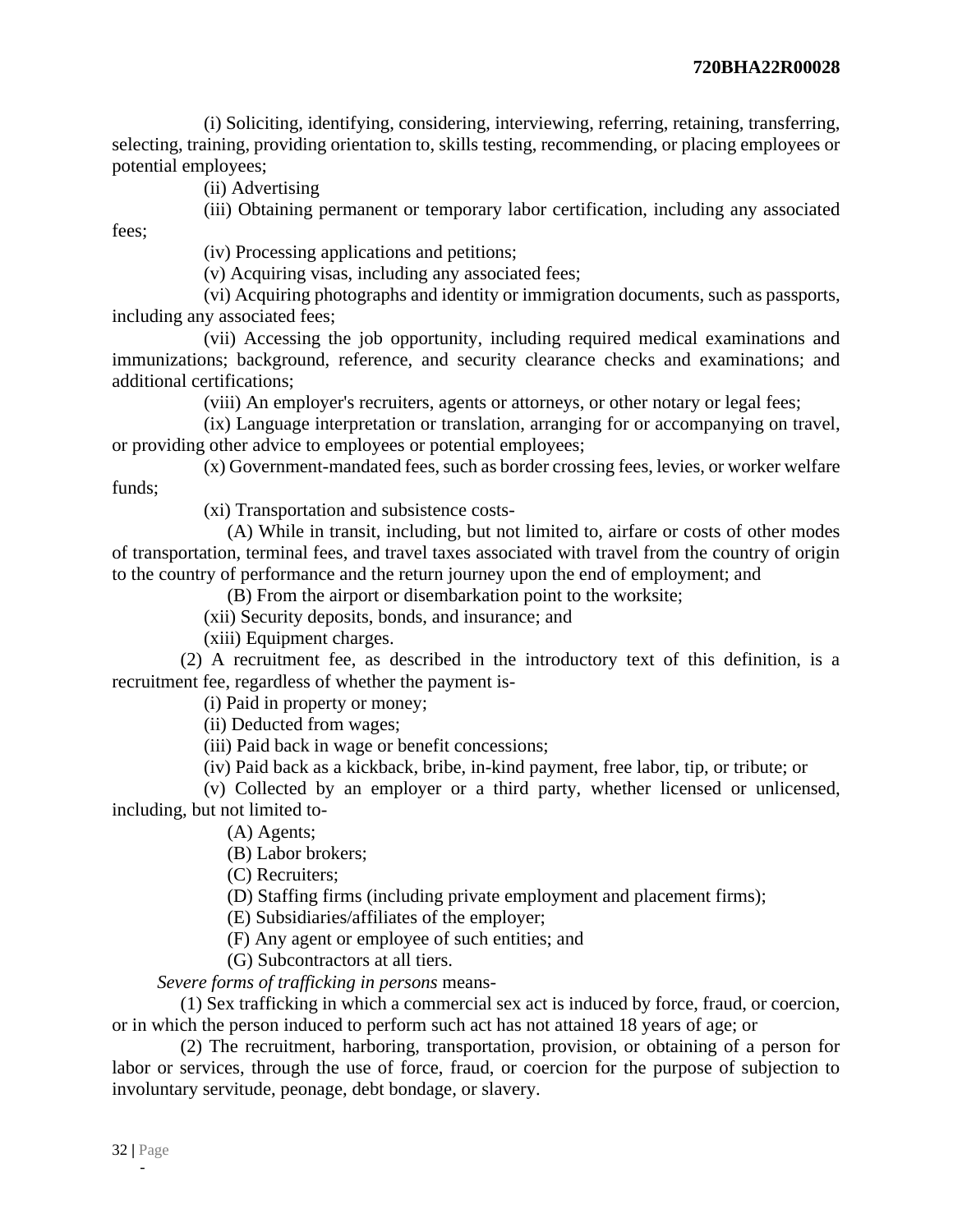"Sex trafficking" means the recruitment, harboring, transportation, provision, or obtaining of a person for the purpose of a commercial sex act.

 *Subcontract* means any contract entered into by a subcontractor to furnish supplies or services for performance of a prime contract or a subcontract.

 *Subcontractor* means any supplier, distributor, vendor, or firm that furnishes supplies or services to or for a prime contractor or another subcontractor.

*United States* means the 50 States, the District of Columbia, and outlying areas.

 (b) *Policy.* The United States Government has adopted a policy prohibiting trafficking in persons including the trafficking-related activities of this clause. Contractors, contractor employees, and their agents shall not-

 (1) Engage in severe forms of trafficking in persons during the period of performance of the contract;

(2) Procure commercial sex acts during the period of performance of the contract;

(3) Use forced labor in the performance of the contract;

 (4) Destroy, conceal, confiscate, or otherwise deny access by an employee to the employee's identity or immigration documents, such as passports or drivers' licenses, regardless of issuing authority;

 (5) (i) Use misleading or fraudulent practices during the recruitment of employees or offering of employment, such as failing to disclose, in a format and language understood by the employee or potential employee, basic information or making material misrepresentations during the recruitment of employees regarding the key terms and conditions of employment, including wages and fringe benefits, the location of work, the living conditions, housing and associated costs (if employer or agent provided or arranged), any significant costs to be charged to the employee or potential employee, and, if applicable, the hazardous nature of the work;

 (ii) Use recruiters that do not comply with local labor laws of the country in which the recruiting takes place;

(6) Charge employees or potential employees recruitment fees;

 (7) (i) Fail to provide return transportation or pay for the cost of return transportation upon the end of employment-

 (A) For an employee who is not a national of the country in which the work is taking place and who was brought into that country for the purpose of working on a U.S. Government contract or subcontract (for portions of contracts performed outside the United States); or

 (B) For an employee who is not a United States national and who was brought into the United States for the purpose of working on a U.S. Government contract or subcontract, if the payment of such costs is required under existing temporary worker programs or pursuant to a written agreement with the employee (for portions of contracts performed inside the United States); except that-

(ii) The requirements of paragraphs  $(b)(7)(i)$  of this clause shall not apply to an employee who is-

 (A) Legally permitted to remain in the country of employment and who chooses to do so; or

 (B) Exempted by an authorized official of the contracting agency from the requirement to provide return transportation or pay for the cost of return transportation;

(iii) The requirements of paragraph  $(b)(7)(i)$  of this clause are modified for a victim of trafficking in persons who is seeking victim services or legal redress in the country of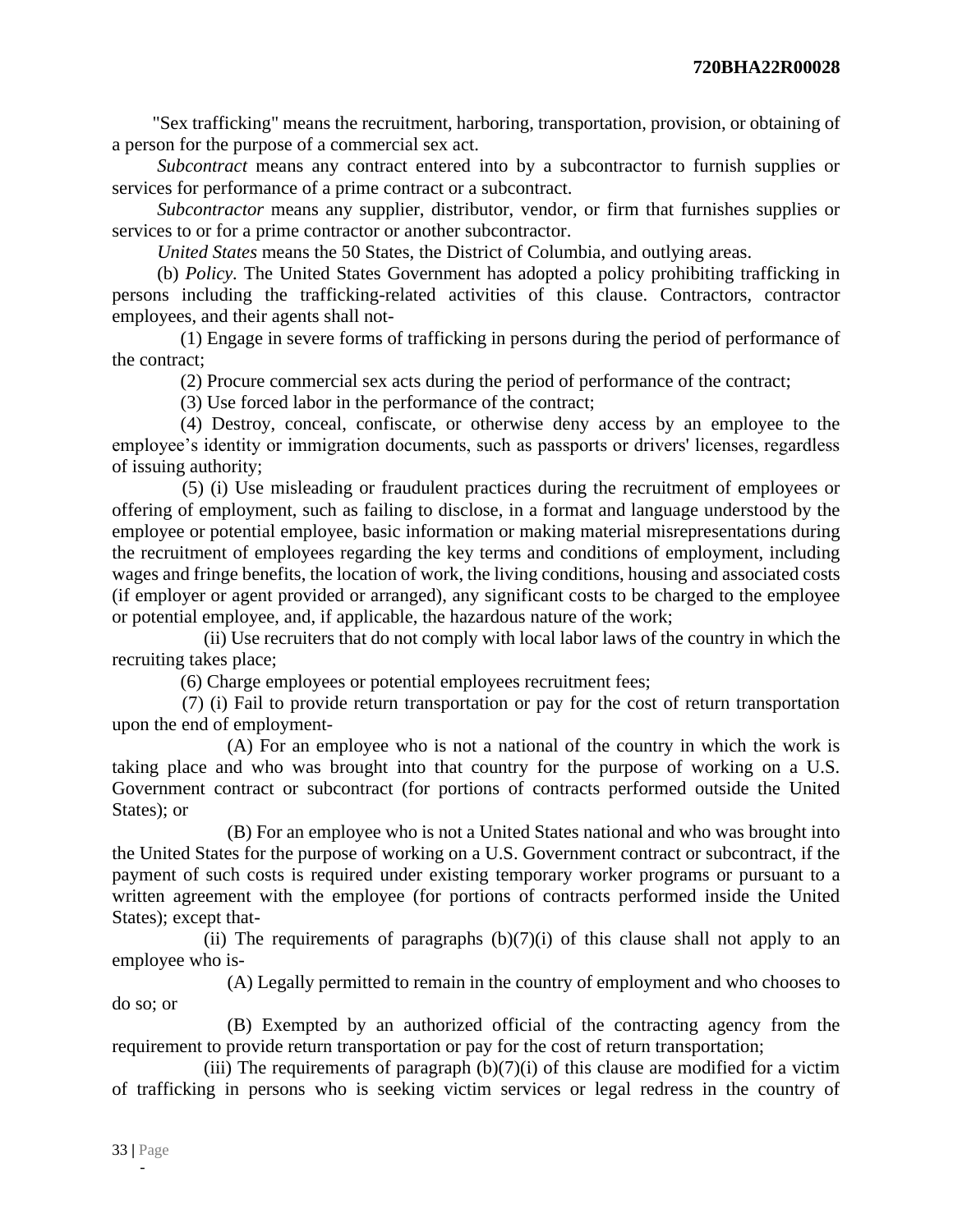employment, or for a witness in an enforcement action related to trafficking in persons. The contractor shall provide the return transportation or pay the cost of return transportation in a way that does not obstruct the victim services, legal redress, or witness activity. For example, the contractor shall not only offer return transportation to a witness at a time when the witness is still needed to testify. This paragraph does not apply when the exemptions at paragraph  $(b)(7)(ii)$  of this clause apply.

 (8) Provide or arrange housing that fails to meet the host country housing and safety standards; or

 (9) If required by law or contract, fail to provide an employment contract, recruitment agreement, or other required work document in writing. Such written work document shall be in a language the employee understands. If the employee must relocate to perform the work, the work document shall be provided to the employee at least five days prior to the employee relocating. The employee's work document shall include, but is not limited to, details about work description, wages, prohibition on charging recruitment fees, work location(s), living accommodations and associated costs, time off, roundtrip transportation arrangements, grievance process, and the content of applicable laws and regulations that prohibit trafficking in persons.

(c) *Contractor requirements*. The Contractor shall-

(1) Notify its employees and agents of-

 (i) The United States Government's policy prohibiting trafficking in persons, described in paragraph (b) of this clause; and

 (ii) The actions that will be taken against employees or agents for violations of this policy. Such actions for employees may include, but are not limited to, removal from the contract, reduction in benefits, or termination of employment; and

 (2) Take appropriate action, up to and including termination, against employees, agents, or subcontractors that violate the policy in paragraph (b) of this clause.

 (d) *Notification.* (1) The Contractor shall inform the Contracting Officer and the agency Inspector General immediately of-

 (i) Any credible information it receives from any source (including host country law enforcement) that alleges a Contractor employee, subcontractor, subcontractor employee, or their agent has engaged in conduct that violates the policy in paragraph (b) of this clause (see also [18](http://uscode.house.gov/browse.xhtml;jsessionid=114A3287C7B3359E597506A31FC855B3)  [U.S.C. 1351,](http://uscode.house.gov/browse.xhtml;jsessionid=114A3287C7B3359E597506A31FC855B3) Fraud in Foreign Labor Contracting, and [52.203-13\(](https://www.acquisition.gov/far/52.203-13#FAR_52_203_13)b)(3)(i)(A), if that clause is included in the solicitation or contract, which requires disclosure to the agency Office of the Inspector General when the Contractor has credible evidence of fraud); and

 (ii) Any actions taken against a Contractor employee, subcontractor, subcontractor employee, or their agent pursuant to this clause.

 (2) If the allegation may be associated with more than one contract, the Contractor shall inform the contracting officer for the contract with the highest dollar value.

 (e) *Remedies.* In addition to other remedies available to the Government, the Contractor's failure to comply with the requirements of paragraphs  $(c)$ ,  $(d)$ ,  $(g)$ ,  $(h)$ , or  $(i)$  of this clause may result in-

 (1) Requiring the Contractor to remove a Contractor employee or employees from the performance of the contract;

(2) Requiring the Contractor to terminate a subcontract;

 (3) Suspension of contract payments until the Contractor has taken appropriate remedial action;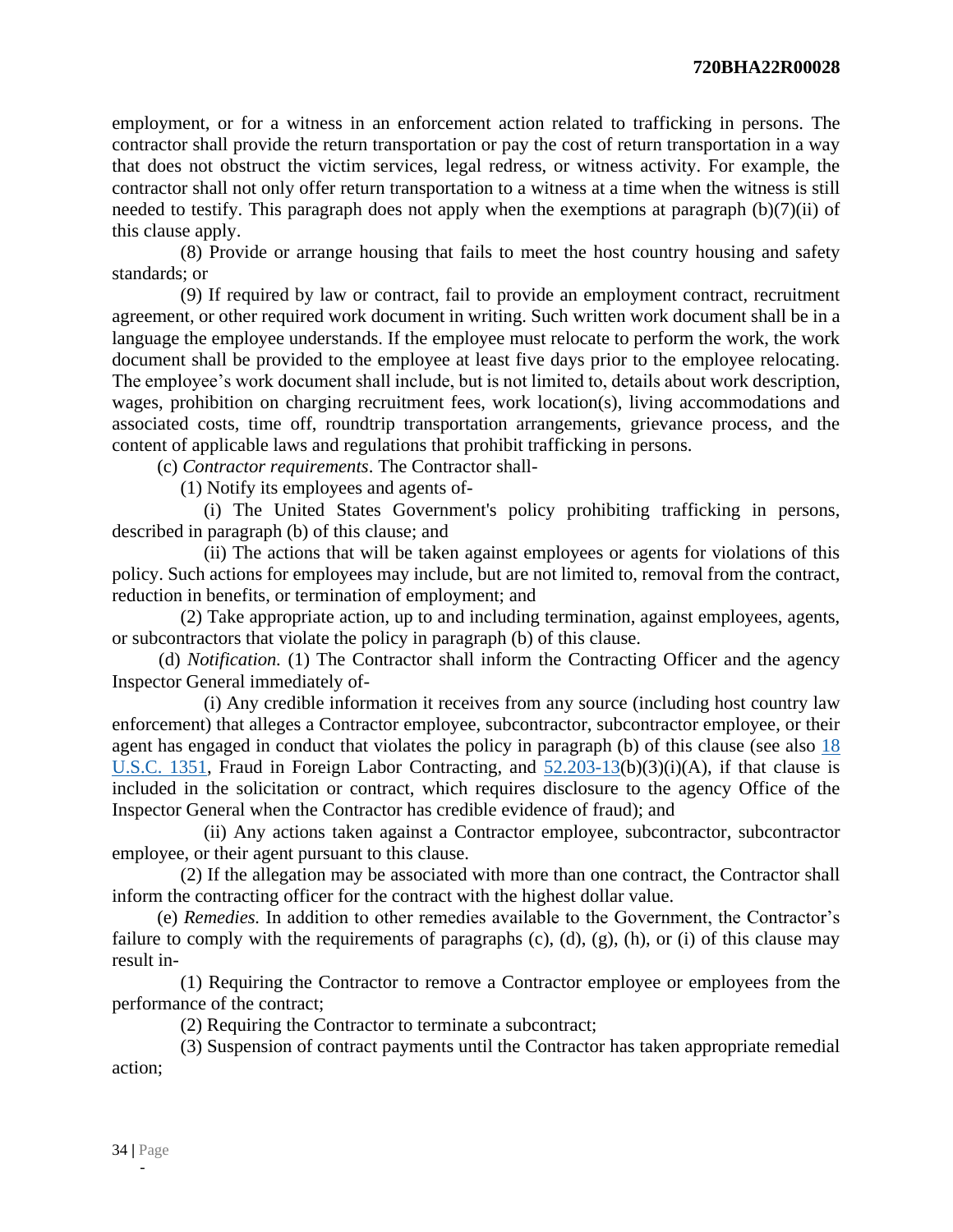(4) Loss of award fee, consistent with the award fee plan, for the performance period in which the Government determined Contractor non-compliance;

(5) Declining to exercise available options under the contract;

 (6) Termination of the contract for default or cause, in accordance with the termination clause of this contract; or

(7) Suspension or debarment.

 (f) *Mitigating and aggravating factors.* When determining remedies, the Contracting Officer may consider the following:

 (1) *Mitigating factors*. The Contractor had a Trafficking in Persons compliance plan or an awareness program at the time of the violation, was in compliance with the plan, and has taken appropriate remedial actions for the violation, that may include reparation to victims for such violations.

 (2) *Aggravating factors*. The Contractor failed to abate an alleged violation or enforce the requirements of a compliance plan, when directed by the Contracting Officer to do so.

(g) *Full cooperation*. (1) The Contractor shall, at a minimum-

 (i) Disclose to the agency Inspector General information sufficient to identify the nature and extent of an offense and the individuals responsible for the conduct;

 (ii) Provide timely and complete responses to Government auditors' and investigators' requests for documents;

 (iii) Cooperate fully in providing reasonable access to its facilities and staff (both inside and outside the U.S.) to allow contracting agencies and other responsible Federal agencies to conduct audits, investigations, or other actions to ascertain compliance with the Trafficking Victims Protection Act of 2000 [\(22 U.S.C. chapter 78\)](http://uscode.house.gov/browse.xhtml;jsessionid=114A3287C7B3359E597506A31FC855B3), E.O. 13627, or any other applicable law or regulation establishing restrictions on trafficking in persons, the procurement of commercial sex acts, or the use of forced labor; and

 (iv) Protect all employees suspected of being victims of or witnesses to prohibited activities, prior to returning to the country from which the employee was recruited, and shall not prevent or hinder the ability of these employees from cooperating fully with Government authorities.

 (2) The requirement for full cooperation does not foreclose any Contractor rights arising in law, the FAR, or the terms of the contract. It does not-

 (i) Require the Contractor to waive its attorney-client privilege or the protections afforded by the attorney work product doctrine;

 (ii) Require any officer, director, owner, employee, or agent of the Contractor, including a sole proprietor, to waive his or her attorney client privilege or Fifth Amendment rights; or

(iii) Restrict the Contractor from-

(A) Conducting an internal investigation; or

 (B) Defending a proceeding or dispute arising under the contract or related to a potential or disclosed violation.

(h) *Compliance plan*. (1) This paragraph (h) applies to any portion of the contract that-

 (i) Is for supplies, other than commercially available off-the-shelf items, acquired outside the United States, or services to be performed outside the United States; and

(ii) Has an estimated value that exceeds \$550,000.

 (2) The Contractor shall maintain a compliance plan during the performance of the contract that is appropriate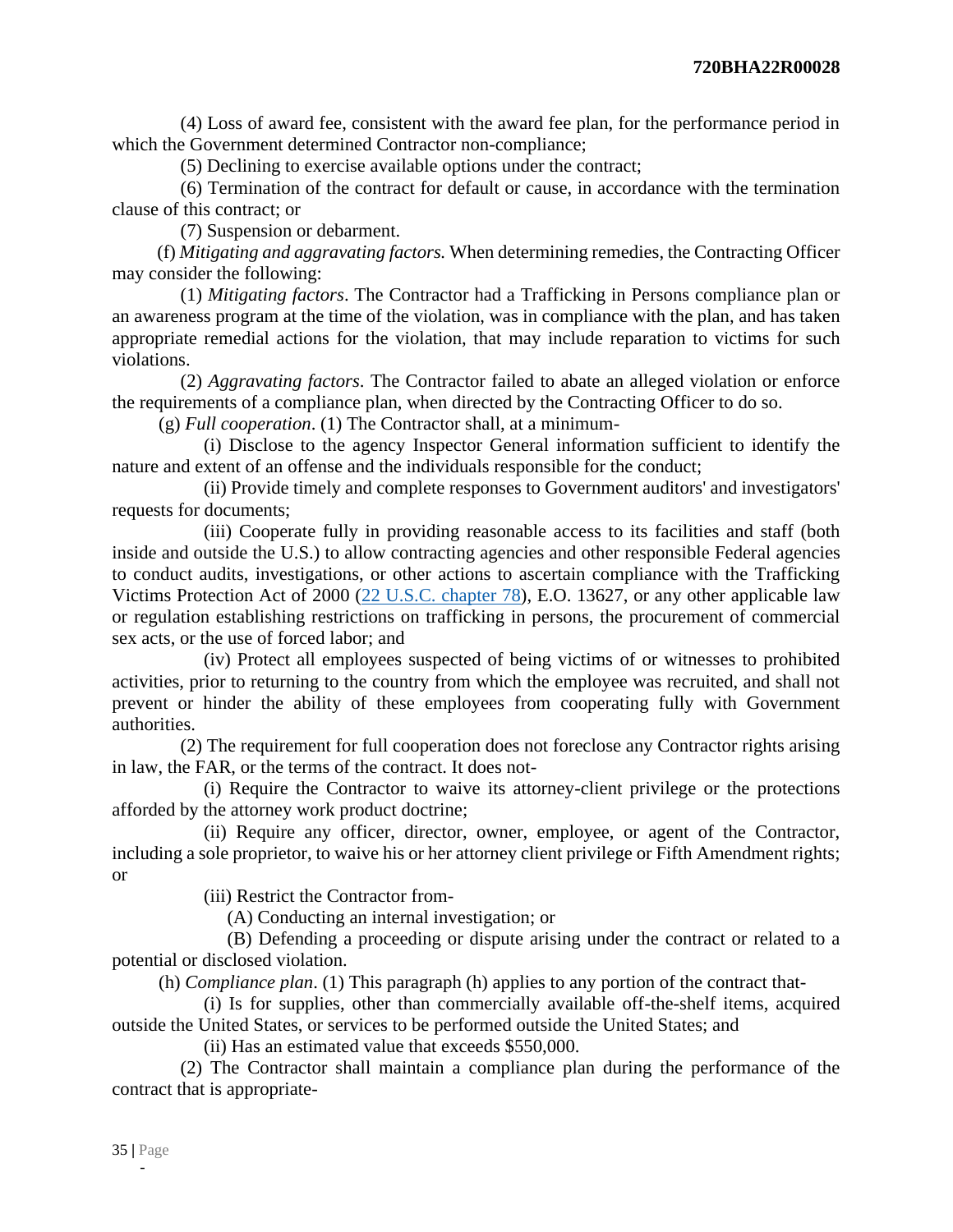(i) To the size and complexity of the contract; and

 (ii) To the nature and scope of the activities to be performed for the Government, including the number of non-United States citizens expected to be employed and the risk that the contract or subcontract will involve services or supplies susceptible to trafficking in persons.

 (3) *Minimum requirements*. The compliance plan must include, at a minimum, the following:

 (i) An awareness program to inform contractor employees about the Government's policy prohibiting trafficking-related activities described in paragraph (b) of this clause, the activities prohibited, and the actions that will be taken against the employee for violations. Additional information about Trafficking in Persons and examples of awareness programs can be found at the website for the Department of State's Office to Monitor and Combat Trafficking in Persons at [http://www.state.gov/j/tip/.](http://www.state.gov/j/tip/)

 (ii) A process for employees to report, without fear of retaliation, activity inconsistent with the policy prohibiting trafficking in persons, including a means to make available to all employees the hotline phone number of the Global Human Trafficking Hotline at 1-844-888-FREE and its email address at help@befree.org.

 (iii) A recruitment and wage plan that only permits the use of recruitment companies with trained employees, prohibits charging recruitment fees to the employees or potential employees and ensures that wages meet applicable host-country legal requirements or explains any variance.

 (iv) A housing plan, if the Contractor or subcontractor intends to provide or arrange housing, that ensures that the housing meets host-country housing and safety standards.

 (v) Procedures to prevent agents and subcontractors at any tier and at any dollar value from engaging in trafficking in persons (including activities in paragraph (b) of this clause) and to monitor, detect, and terminate any agents, subcontracts, or subcontractor employees that have engaged in such activities.

 (4) *Posting*. (i) The Contractor shall post the relevant contents of the compliance plan, no later than the initiation of contract performance, at the workplace (unless the work is to be performed in the field or not in a fixed location) and on the Contractor's Web site (if one is maintained). If posting at the workplace or on the Web site is impracticable, the Contractor shall provide the relevant contents of the compliance plan to each worker in writing.

 (ii) The Contractor shall provide the compliance plan to the Contracting Officer upon request.

 (5) *Certification*. Annually after receiving an award, the Contractor shall submit a certification to the Contracting Officer that-

 (i) It has implemented a compliance plan to prevent any prohibited activities identified at paragraph (b) of this clause and to monitor, detect, and terminate any agent, subcontract or subcontractor employee engaging in prohibited activities; and

(ii) After having conducted due diligence, either-

 (A) To the best of the Contractor's knowledge and belief, neither it nor any of its agents, subcontractors, or their agents is engaged in any such activities; or

 (B) If abuses relating to any of the prohibited activities identified in paragraph (b) of this clause have been found, the Contractor or subcontractor has taken the appropriate remedial and referral actions.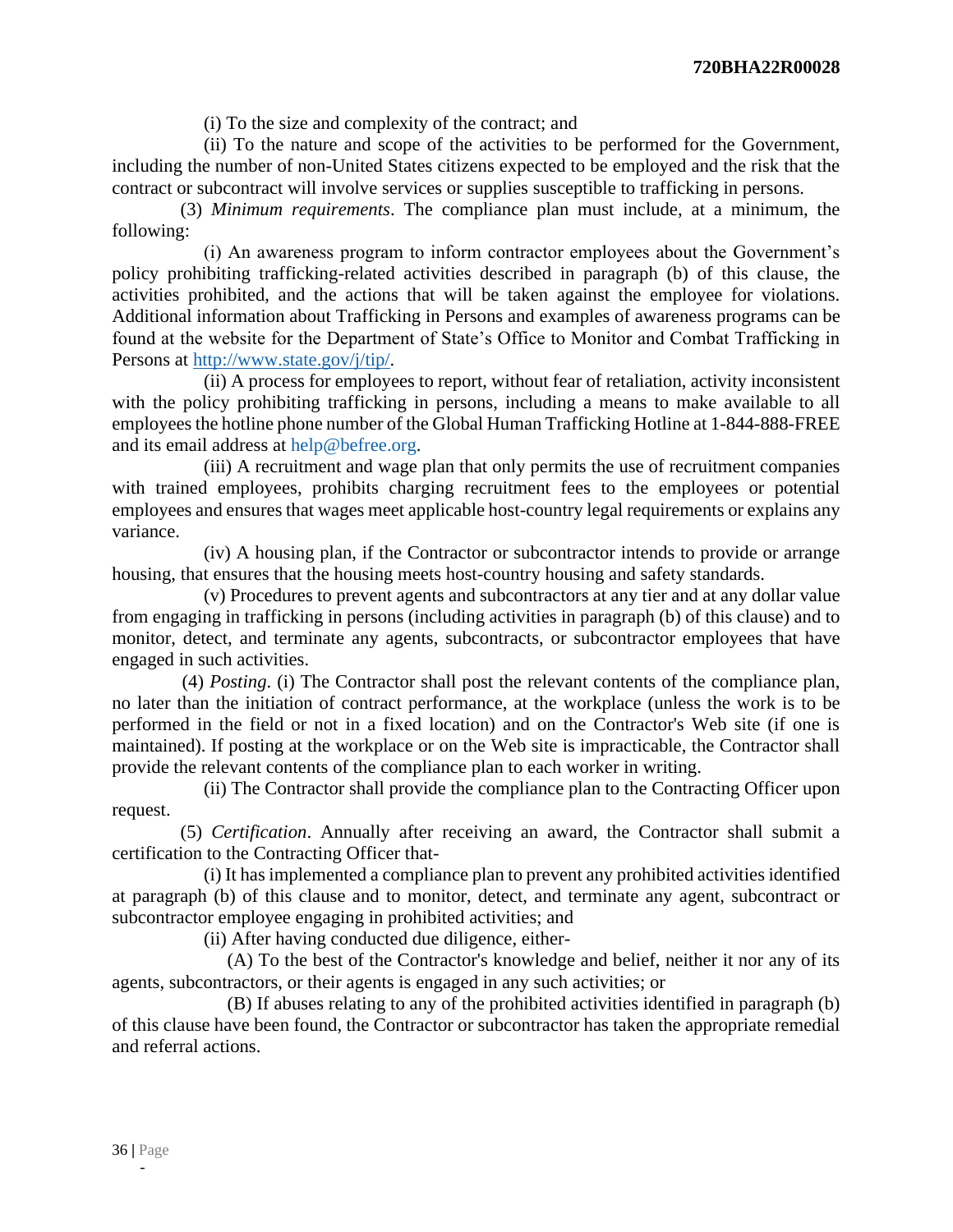(i) *Subcontracts*. (1) The Contractor shall include the substance of this clause, including this paragraph (i), in all subcontracts and in all contracts with agents. The requirements in paragraph (h) of this clause apply only to any portion of the subcontract that-

 (i) Is for supplies, other than commercially available off-the-shelf items, acquired outside the United States, or services to be performed outside the United States; and

(ii) Has an estimated value that exceeds \$550,000.

(2) If any subcontractor is required by this clause to submit a certification, the Contractor shall require submission prior to the award of the subcontract and annually thereafter. The certification shall cover the items in paragraph (h)(5) of this clause.

(End of clause)